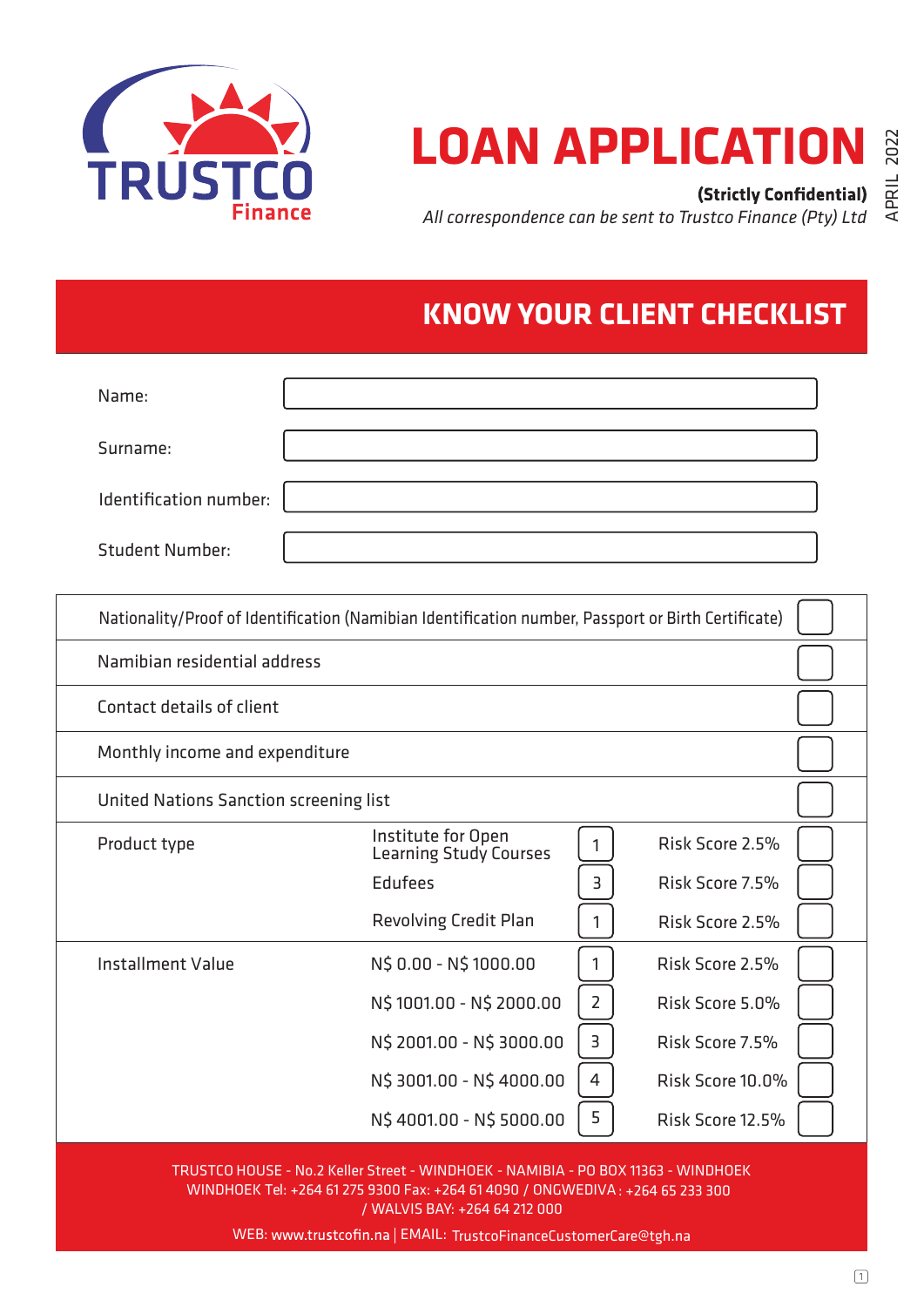| Employment                                                                                                                                                                                                                                                               | Employed                                                                                     | $\mathbf{1}$ | Risk Score 2.5%   |  |  |  |  |
|--------------------------------------------------------------------------------------------------------------------------------------------------------------------------------------------------------------------------------------------------------------------------|----------------------------------------------------------------------------------------------|--------------|-------------------|--|--|--|--|
|                                                                                                                                                                                                                                                                          | Self-employed                                                                                | 3            | Risk Score 7.5%   |  |  |  |  |
| Source of Funds                                                                                                                                                                                                                                                          | Salary                                                                                       | 1            | Risk Score 2.5%   |  |  |  |  |
|                                                                                                                                                                                                                                                                          | Commission                                                                                   | 3            | Risk Score 7.5%   |  |  |  |  |
|                                                                                                                                                                                                                                                                          | Other Income                                                                                 | 3            | Risk Score 7.5%   |  |  |  |  |
|                                                                                                                                                                                                                                                                          | Unknown                                                                                      | 5            | Risk Score 12.5%  |  |  |  |  |
| Nationality                                                                                                                                                                                                                                                              | <b>Namibian Citizens</b>                                                                     | 1            | Risk Score 2.5%   |  |  |  |  |
| <b>Transaction Type</b>                                                                                                                                                                                                                                                  | Salary deductions                                                                            | 1            | Risk Score 2.5%   |  |  |  |  |
|                                                                                                                                                                                                                                                                          | Debit Order                                                                                  | 3            | Risk Score 7.5%   |  |  |  |  |
|                                                                                                                                                                                                                                                                          | <b>Electronic Fund Transfer</b>                                                              | 3            | Risk Score 7.5%   |  |  |  |  |
|                                                                                                                                                                                                                                                                          | Cash Transactions (Deposits or payments)                                                     | 3            | Risk Score 7.5%   |  |  |  |  |
|                                                                                                                                                                                                                                                                          | <b>Government Deduction</b>                                                                  | 1            | Risk Score 2.5%   |  |  |  |  |
| Type of client                                                                                                                                                                                                                                                           | Institute for Open Learning Students                                                         | 1            | Risk Score 2.5%   |  |  |  |  |
|                                                                                                                                                                                                                                                                          | <b>Politically Exposed Persons</b>                                                           | 5            | Risk Score 12.5%  |  |  |  |  |
|                                                                                                                                                                                                                                                                          | Did the client confirm that they have no connection<br>to any High Political exposed person? | Yes          | <b>No</b>         |  |  |  |  |
| Services &                                                                                                                                                                                                                                                               | Institute for Open Learning Marketer                                                         | 1            | Risk Score 2.5%   |  |  |  |  |
| <b>Delivery Channel</b>                                                                                                                                                                                                                                                  | <b>Private Sales</b>                                                                         | 3            | Risk Score 7.5%   |  |  |  |  |
|                                                                                                                                                                                                                                                                          |                                                                                              |              | <b>Total Risk</b> |  |  |  |  |
| Credit vettor stamp                                                                                                                                                                                                                                                      |                                                                                              |              |                   |  |  |  |  |
| TRUSTCO HOUSE - No.2 Keller Street - WINDHOEK - NAMIBIA - PO BOX 11363 - WINDHOEK<br>WINDHOEK Tel: +264 61 275 9300 Fax: +264 61 4090 / ONGWEDIVA: +264 65 233 300<br>/ WALVIS BAY: +264 64 212 000<br>WEB: www.trustcofin.na   EMAIL: TrustcoFinanceCustomerCare@tgh.na |                                                                                              |              |                   |  |  |  |  |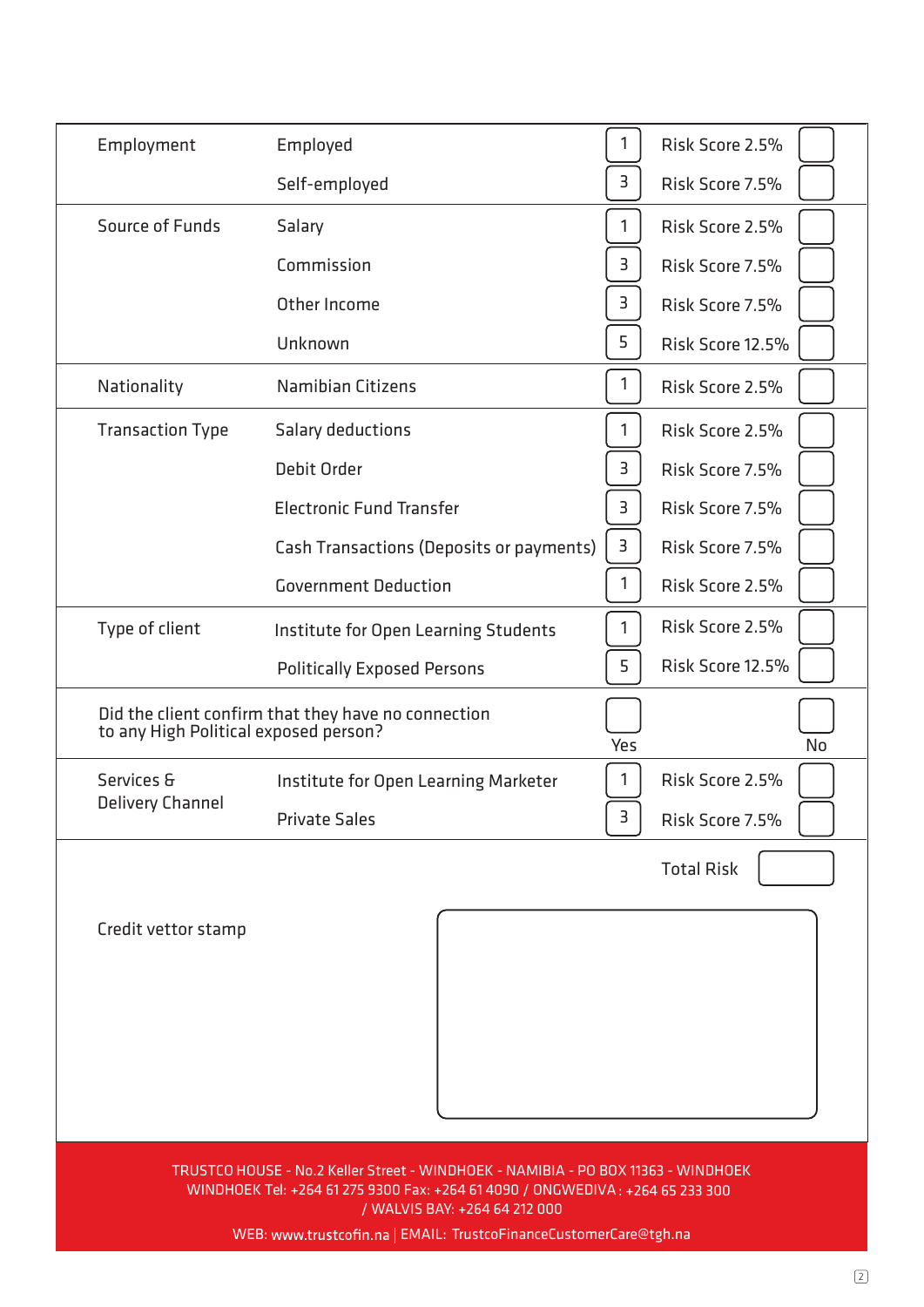| <b>LOAN APPLICATION</b><br>URU<br>Finance                                                                                                        |
|--------------------------------------------------------------------------------------------------------------------------------------------------|
| 1. CREDIT APPLIED FOR (Use Schedule A to select loan amount and term) N\$<br><b>2. PERSONAL PARTICULARS:</b><br><b>Agent Code</b>                |
| $Mr \cup$ Miss $\cup$ Ms $\cup$ Other (Specify) $\Box$<br>Nationality: L<br>Title:                                                               |
| Surname:<br>Initials:                                                                                                                            |
| First name(s):                                                                                                                                   |
| Identification number:<br>Date of birth:<br>Cellphone number:                                                                                    |
| Tel Work: [<br>Single $\Box$<br>Divorced [<br>Widowed U<br>Marital status:<br>Out of community of property $\Box$<br>Married in $\Box$           |
| Residential address:                                                                                                                             |
| Postal address:                                                                                                                                  |
| E-mail address:                                                                                                                                  |
| Insolvent: Yes $\bigcup$ No $\bigcup$ Under legal administration: Yes $\bigcup$<br>$No \cup$<br>Garnishee order: Yes l<br>No <sub>l</sub>        |
| Own flat or house $\Box$<br>Accommodation: Rented house or flat $\,\Box\,$<br>Other                                                              |
| Number of dependant:<br>Highest level of education: Letterman and Highest level of education:                                                    |
| <b>3. EMPLOYMENT DETAILS</b>                                                                                                                     |
| Current employer: l                                                                                                                              |
| Postal address:<br>Occupation: L                                                                                                                 |
| Physical work address: l<br><u> 1980 - Johann Stein, marwolaethau a bhann an t-Amhair Aonaichte ann an t-Amhair Aonaichte ann an t-Amhair Ao</u> |
| Human Resources official contact details:<br>Telephone number:                                                                                   |
| Commencement of service: Lettermanaged<br>Is your appointment permanent<br>Employee number: L<br>Temporary<br>Tenure of Temporary Employment U   |

L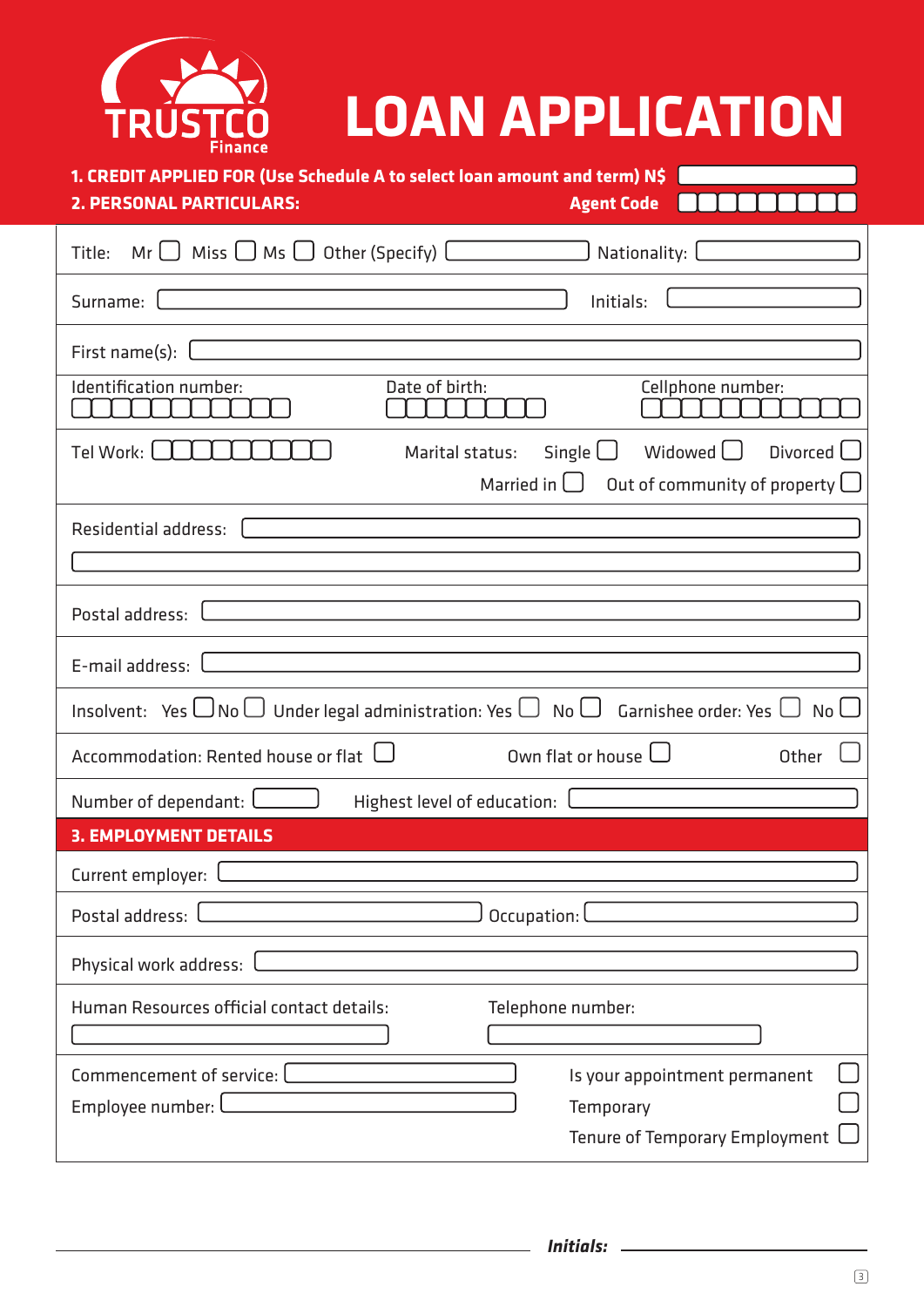| $M_5 \cup$<br>Title: $Mr$<br>Miss $\bigcup$                                                                                                                                                                                                                                                                                                                                                                                                                                                                                                                                                                                                                                                                                                                                                                                                                                                                                                                                                                                                                                                                                                                                                                                                                                                                                                                                                                                                                                                                                       |                                           |  |  |  |  |  |
|-----------------------------------------------------------------------------------------------------------------------------------------------------------------------------------------------------------------------------------------------------------------------------------------------------------------------------------------------------------------------------------------------------------------------------------------------------------------------------------------------------------------------------------------------------------------------------------------------------------------------------------------------------------------------------------------------------------------------------------------------------------------------------------------------------------------------------------------------------------------------------------------------------------------------------------------------------------------------------------------------------------------------------------------------------------------------------------------------------------------------------------------------------------------------------------------------------------------------------------------------------------------------------------------------------------------------------------------------------------------------------------------------------------------------------------------------------------------------------------------------------------------------------------|-------------------------------------------|--|--|--|--|--|
|                                                                                                                                                                                                                                                                                                                                                                                                                                                                                                                                                                                                                                                                                                                                                                                                                                                                                                                                                                                                                                                                                                                                                                                                                                                                                                                                                                                                                                                                                                                                   | $M_5 \cup$<br>Title: $MrL$<br>Miss $\Box$ |  |  |  |  |  |
| Surname:                                                                                                                                                                                                                                                                                                                                                                                                                                                                                                                                                                                                                                                                                                                                                                                                                                                                                                                                                                                                                                                                                                                                                                                                                                                                                                                                                                                                                                                                                                                          | Surname:                                  |  |  |  |  |  |
| First names:                                                                                                                                                                                                                                                                                                                                                                                                                                                                                                                                                                                                                                                                                                                                                                                                                                                                                                                                                                                                                                                                                                                                                                                                                                                                                                                                                                                                                                                                                                                      | First names:                              |  |  |  |  |  |
| Specify relationship:                                                                                                                                                                                                                                                                                                                                                                                                                                                                                                                                                                                                                                                                                                                                                                                                                                                                                                                                                                                                                                                                                                                                                                                                                                                                                                                                                                                                                                                                                                             | Specify relationship:                     |  |  |  |  |  |
| Date of birth:<br>Cellphone number:                                                                                                                                                                                                                                                                                                                                                                                                                                                                                                                                                                                                                                                                                                                                                                                                                                                                                                                                                                                                                                                                                                                                                                                                                                                                                                                                                                                                                                                                                               | Date of birth:<br>Cellphone number:       |  |  |  |  |  |
|                                                                                                                                                                                                                                                                                                                                                                                                                                                                                                                                                                                                                                                                                                                                                                                                                                                                                                                                                                                                                                                                                                                                                                                                                                                                                                                                                                                                                                                                                                                                   |                                           |  |  |  |  |  |
| Residential address:                                                                                                                                                                                                                                                                                                                                                                                                                                                                                                                                                                                                                                                                                                                                                                                                                                                                                                                                                                                                                                                                                                                                                                                                                                                                                                                                                                                                                                                                                                              | Residential address:                      |  |  |  |  |  |
|                                                                                                                                                                                                                                                                                                                                                                                                                                                                                                                                                                                                                                                                                                                                                                                                                                                                                                                                                                                                                                                                                                                                                                                                                                                                                                                                                                                                                                                                                                                                   |                                           |  |  |  |  |  |
|                                                                                                                                                                                                                                                                                                                                                                                                                                                                                                                                                                                                                                                                                                                                                                                                                                                                                                                                                                                                                                                                                                                                                                                                                                                                                                                                                                                                                                                                                                                                   |                                           |  |  |  |  |  |
| Occupation: [                                                                                                                                                                                                                                                                                                                                                                                                                                                                                                                                                                                                                                                                                                                                                                                                                                                                                                                                                                                                                                                                                                                                                                                                                                                                                                                                                                                                                                                                                                                     | Occupation:                               |  |  |  |  |  |
| <b>5. BANK DETAILS</b>                                                                                                                                                                                                                                                                                                                                                                                                                                                                                                                                                                                                                                                                                                                                                                                                                                                                                                                                                                                                                                                                                                                                                                                                                                                                                                                                                                                                                                                                                                            |                                           |  |  |  |  |  |
| Salary date: [<br>Cheque: $\Box$<br>Bank name:<br>Savings:                                                                                                                                                                                                                                                                                                                                                                                                                                                                                                                                                                                                                                                                                                                                                                                                                                                                                                                                                                                                                                                                                                                                                                                                                                                                                                                                                                                                                                                                        |                                           |  |  |  |  |  |
| Branch code:<br>Bank account number:                                                                                                                                                                                                                                                                                                                                                                                                                                                                                                                                                                                                                                                                                                                                                                                                                                                                                                                                                                                                                                                                                                                                                                                                                                                                                                                                                                                                                                                                                              |                                           |  |  |  |  |  |
| <b>6. DECLARATION FOR CREDIT APPLICATION</b>                                                                                                                                                                                                                                                                                                                                                                                                                                                                                                                                                                                                                                                                                                                                                                                                                                                                                                                                                                                                                                                                                                                                                                                                                                                                                                                                                                                                                                                                                      |                                           |  |  |  |  |  |
| I declare that: all the information in this application is true and correct. I comply with the qualifying<br>criteria stipulated in schedule A. The Lender is authorised to do a Credit Bureau enquiry if necessary in<br>order to enable an evaluation of this application.<br>In the event the Borrower has an adverse credit record, the lender may decline the loan application<br>and shall provide the Borrower with reasons thereof. If this loan application is approved by the<br>Lender, a Loan Agreement comprising (1) this application, (2) the standard terms and conditions and<br>the Policy Terms, (3) the approval of the application and (4) Schedule A attached hereto will result<br>between the Lender and myself with documentation.<br>$\Box$ I declare that I have read the application form and the Memorandum of Agreement and I<br>understand, acknowledge and fully consent to the terms hereof.<br>$\Box$ I declare that the terms and conditions of the loan agreement was explained to me in a language I<br>understand.<br>$\Box$ I further acknowledge and consent to Trustco Finance (Pty) Ltd to disclose to any interested party<br>or successor in title/assignee, information including but not limited to my credit record and payment<br>history which may be required for assessment and/or approval of this application.<br>$\Box$ I declare that the Loan Amount will be utilised towards the payment of studies through the<br>Institute for Open Learning and any incidental costs. |                                           |  |  |  |  |  |
|                                                                                                                                                                                                                                                                                                                                                                                                                                                                                                                                                                                                                                                                                                                                                                                                                                                                                                                                                                                                                                                                                                                                                                                                                                                                                                                                                                                                                                                                                                                                   |                                           |  |  |  |  |  |

*Initials:*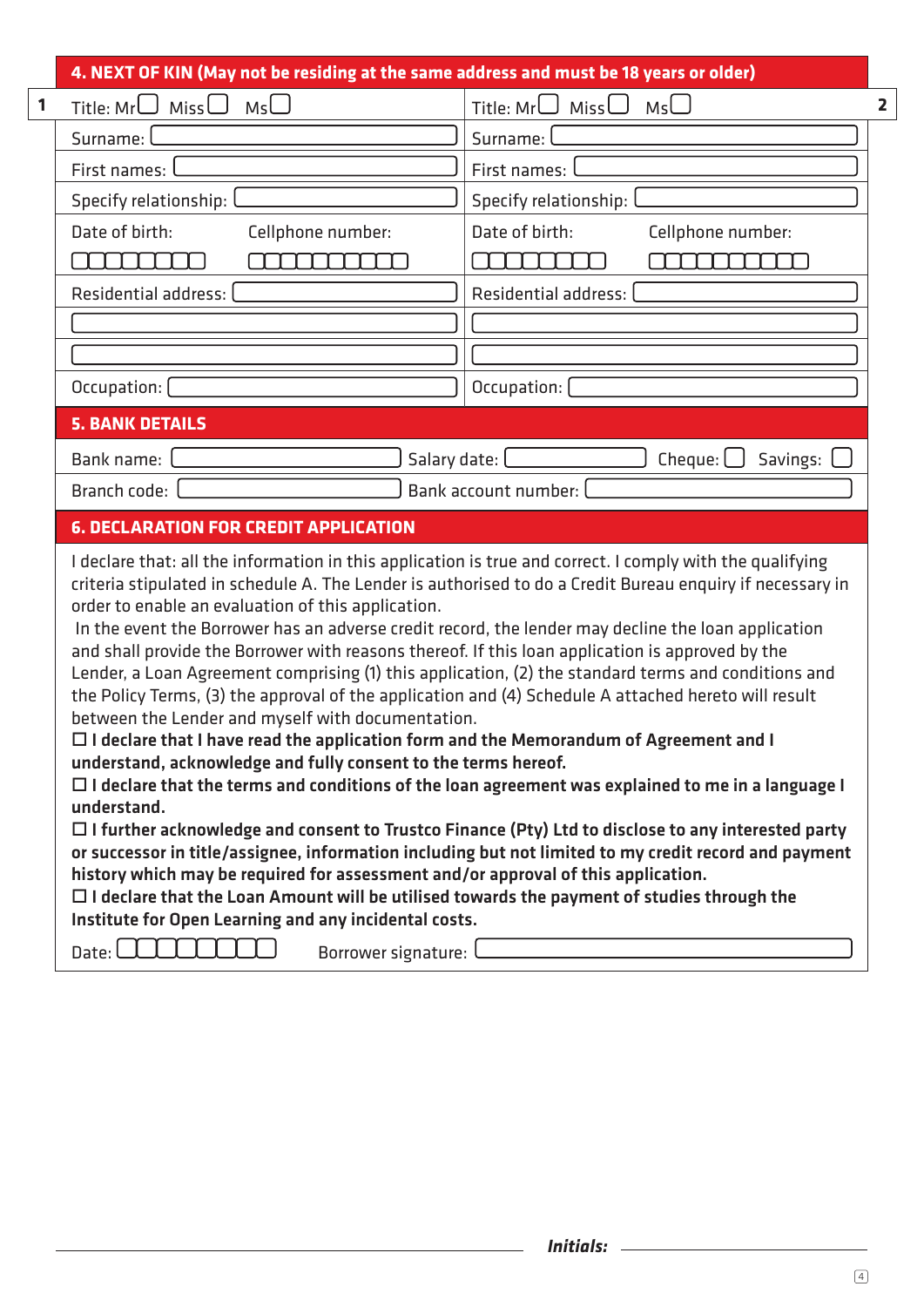### **7. CREDIT RECORD AND PAYMENT HISTORY**

| I give consent that the Lender may obtain from third parties, details of my credit record and payment<br>history, should the Lender deem that necessary.                                                                                                                                                                                                                                                                                                          |  |  |  |  |  |  |
|-------------------------------------------------------------------------------------------------------------------------------------------------------------------------------------------------------------------------------------------------------------------------------------------------------------------------------------------------------------------------------------------------------------------------------------------------------------------|--|--|--|--|--|--|
| Company name: L<br>Account number: [                                                                                                                                                                                                                                                                                                                                                                                                                              |  |  |  |  |  |  |
| Contact number: [                                                                                                                                                                                                                                                                                                                                                                                                                                                 |  |  |  |  |  |  |
| Date: $\Box$<br>Signature of Borrower:                                                                                                                                                                                                                                                                                                                                                                                                                            |  |  |  |  |  |  |
| 8. GUARDIAN SIGNATURE OF CONSENT FOR APPLICANT UNDER 21 YEARS OLD                                                                                                                                                                                                                                                                                                                                                                                                 |  |  |  |  |  |  |
| Date: $\Box$<br>Guardian signature:                                                                                                                                                                                                                                                                                                                                                                                                                               |  |  |  |  |  |  |
| <b>9. CREDIT LIFE INSURANCE</b>                                                                                                                                                                                                                                                                                                                                                                                                                                   |  |  |  |  |  |  |
| The Borrower shall be obliged to arrange for Credit Life Insurance to the satisfaction of Trustco<br>Finance (Pty) Ltd, which Credit Life Insurance should be the equivalent cash value of the full Loan<br>Amount. The Credit Life Insurance must be ceded to Trustco Finance as security for the outstanding<br>Loan Amount.                                                                                                                                    |  |  |  |  |  |  |
| Indicate the type of Credit Life insurance provided: Later and a set of the state of the state of the state of                                                                                                                                                                                                                                                                                                                                                    |  |  |  |  |  |  |
| Trustco Life: $\bigcup$ Other: $\bigcup$ If other state: $\bigcup$                                                                                                                                                                                                                                                                                                                                                                                                |  |  |  |  |  |  |
| and make over in securitatem debiti all my rights, title and interest into and under the approved<br>Credit Life policy effected, any sums of money recoverable by Trustco Finance (Pty) Ltd, its orders,<br>successors and/or assigns, as collateral for all or any sums of money now owing by me for which I am<br>liable or which I may hereafter owe or become liable for directly or indirectly to Trustco Finance (Pty)<br>Ltd from whatever cause arising. |  |  |  |  |  |  |
| Date: l<br>Signature of<br>Borrower:                                                                                                                                                                                                                                                                                                                                                                                                                              |  |  |  |  |  |  |
| <b>Payment Method</b>                                                                                                                                                                                                                                                                                                                                                                                                                                             |  |  |  |  |  |  |
| Government L<br>Debit order L<br>Salary stop order $\Box$                                                                                                                                                                                                                                                                                                                                                                                                         |  |  |  |  |  |  |
| Any changes to the payment method requires prior written notification and consent of the Lender.                                                                                                                                                                                                                                                                                                                                                                  |  |  |  |  |  |  |
|                                                                                                                                                                                                                                                                                                                                                                                                                                                                   |  |  |  |  |  |  |
| <b>FOR OFFICE USE ONLY</b>                                                                                                                                                                                                                                                                                                                                                                                                                                        |  |  |  |  |  |  |
| hereby acknowledge that the loan application form                                                                                                                                                                                                                                                                                                                                                                                                                 |  |  |  |  |  |  |
| completed is free from intentional tampering and that the applicant's signature and documents have<br>not been tampered with or forged. I further acknowledge that the sale has been concluded by myself.                                                                                                                                                                                                                                                         |  |  |  |  |  |  |
| Signed at $\boxed{\phantom{a}}$ on the $\boxed{\phantom{a}}$ day of $\boxed{\phantom{a}}$ (month) 20 $\boxed{\phantom{a}}$                                                                                                                                                                                                                                                                                                                                        |  |  |  |  |  |  |
| I hereby acknowledge that should information be found to be tampered with disciplinary action can be<br>taken against all parties involved.                                                                                                                                                                                                                                                                                                                       |  |  |  |  |  |  |
| <u> 1989 - Johann Harry Harry Harry Harry Harry Harry Harry Harry Harry Harry Harry Harry Harry Harry Harry Harry</u><br>Sales executive signature:                                                                                                                                                                                                                                                                                                               |  |  |  |  |  |  |

 $\mathcal{L}_{\text{max}}$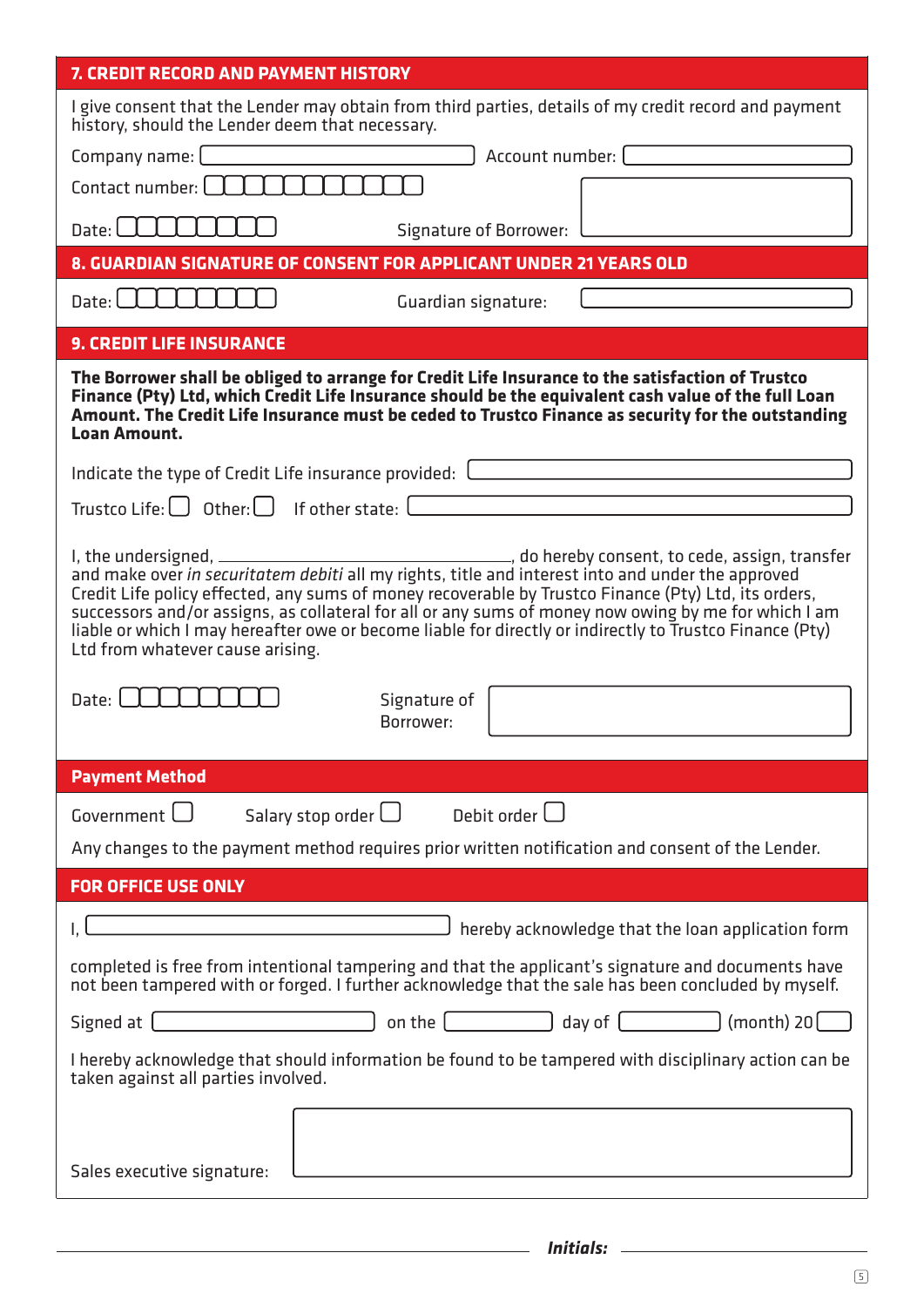

### CREDIT LIFE INSURANCE TRUSTCO FINANCE

For sums up to N\$100 000 Maximum age at entry is 60 next birthday

| Employer | <u> 1989 - Andrea Stadt, fransk politiker (d. 1989)</u> | Occupation |  |
|----------|---------------------------------------------------------|------------|--|

#### **DECLARATION BY LIFE ASSURED**

CIF No.

- 1. Please provide true and complete information otherwise your cover or the outcome of a claim might be affected.
- 2. Your policy document highlights exactly what is covered and is not covered.
- 3. You are not aware of any retrenchment proceedings at your place of work.
- 4. Have you ever tested positive for HIV?
- 5. Have you ever been refused life, disability or critical illness cover?<br>6. Do you authorise Trustro Life Ltd to obtain from any nerson, come
- 6. Do you authorise Trustco Life Ltd to obtain from any person, company or institution, any information concerning your health (including blood test results) in order to underwrite the application or assess a claim?
- 7. Do you suffer from any illness (for which you take treatment on an ongoing basis) that has resulted in you having to take more than 5 consecutive days of sick leave in the last 12 months?
- 8. I hereby cede, transfer, assign and make over unto Trustco Finance all my rights, titles and interest in this policy as collateral
- 9. I understand that this application will be forwarded to Trustco 4 Life for a final assessment in-whether I am eligible for this cover. I agree that if this application is not approved by Trustco 4 Life, such non-approval will be affective from the date I signed this application and all premiums which may have already been paid will be refunded to me by Trustco 4 Life. This means that notwithstanding advance payment of a premium. I am not covered until such time Trustco 4 Life approves my application. I understand that once the application has been declined, I will have no claims whatsoever or howsoever arising against Trustco 4 Life, nor will Trustco 4 Life have any obligation towards me.

I agree that if the above particulars and declaration are not correct then the assurance shall be null and void and all premiums paid by me will be forfeited.

Signed at on the day of Year

Signature of life assured

I hereby confirm that the information provided to me by the client, regarding the client and the related parties including the policy holder, insured life/lives and premium payer have been verified against the documentation provided and that the identity of the client has been established and verified under the Financial Intelligence Act (FIA).

Sales Representative Called The Credit Manager Credit Manager



**Website: www.legalshield.na Email: legal@legalshield.na**

**Windhoek (+264) 61 275 4111 Ongwediva (+264) 65 233 300 Walvis Bay (+264) 64 212 000**

yes no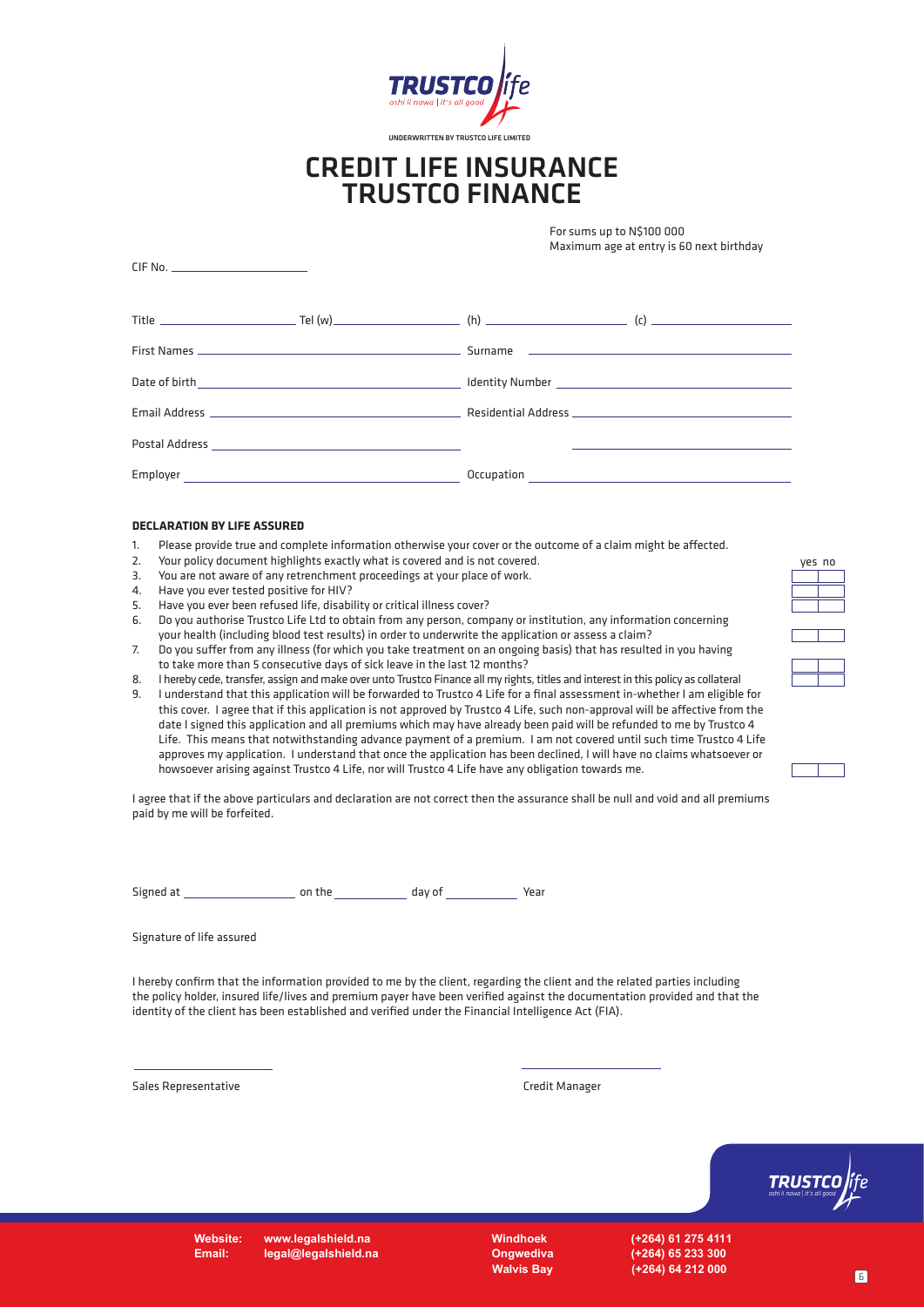

#### **1. DEFINITIONS**

- 1.1 "The Insured" shall mean the person in whose name this policy is effected and who obtained a loan from Trustco Finance.
- 1.2 "The Insurer" shall mean Trustco Life Ltd. 1.3 "Effective date" shall mean the date of receipt of the first
- Premium.
- 1.4 "Occupational Disability" shall mean being permanently unable, due to injury or illness, to perform the functions of any occupation that the Insured could reasonably be expected to follow taking into account the Insured's level of education, experience and employment history.
- 1.5 "Death" shall mean the death of the Insured.<br>1.6 "Retrenchment" shall mean a dismissal as e 1.6 "Retrenchment" shall mean a dismissal as envisaged
- in Section 34 of the Labour Act No 11 of 2007 and shall specifically exclude a voluntary retrenchment.
- 1.7 "Insured amount" shall mean the outstanding balance on the Total Debt Repayable at the time of death, retrenchment or accupational disability, calculated as if all instalment payments had been made up till the date of death, retrenchment or occupational disability.
- 1.8 "Total Debt Repayable" shall mean the total amount repayable by the Insured as reflected on the loan agreement.
- 1.9 "Serious Illness" means any of the following:
	- a) Heart Attack: The death of a portion of the heart muscle due to inadequate blood supply to the relevant area. The diagnosis must establish the existence of all of the following criteria:
		- i) a history of typical chest pain
		- ii) new ECG changes; and
		- iii) elevation of cardiac enzymes iv) sonographic or angiographic evidence of LV dysfunction with an ejection fraction less than 30%
		- iiv) Clinical signs of CCF that need multi drug medical treatment. This excludes angioplasty and/or any similar intra-arterial procedures
	- b) Stroke: Any cerebrovascular occurrence or accident which produces neurological sequelae lasting more than 24 successive hours and including infarction of brain tissue, haemorhage, and embolisation from an extracranial source. Evidence of permanent neurological deficit
	- must be produced. Cancer: A disease manifested by the presence of malignant tumor characterized by the uncontrolled growth and spread of malignant cells, and the invasion of normal surrounding tissue. All cancers diagnosed and treated by primary biopsy only, that do not require any further surgical, medical (chemotherapy, etc) or radio therapy, or other modalities are excluded. The term "cancer" also includes Leukemia and Hodgkin's disease but excludes:

i) All skin cancers;

- ii) Cancer-in-situ, including melanoma in-situ;
- iii) Cancer must be diagnosed by conventional histological means and diagnosis must be confirmed through immuno-histochemical methods through a pathologist approved by the Insurer. Cytological diagnosis is excluded.
- d) Kidney Failure: End stage renal failure presenting as chronic irreversible failure of kidneys to function, as a result of which regular renal dialysis must be instituted on a weekly basis for more than one month. Peritoneal dialysis and dialysis for acute renal failure excluded.
- e) Organ Transplant: The human-to-human organ transplant from a donor to the Insured of one or more of the following organs: Kidney, Heart, Lung, Liver, Pancreas. The transplantation of all or other organs, parts of organs or any other tissue transplant is excluded.
- f) Paraplegia: The total and irreversible loss of the use of both legs or both arms. g) Blindness: The total and irreversible loss of
- vision in both eyes.
- h) "Amyotrophic lateral sclerosis or Motor Neuron Disease" is a serious neurological disease of the motor tracts of the lateral columns and anterior horns of the spinal cord causing progressive muscular atrophy, increased reflexes, fibrillary twitching and spastic irritability of muscles.

## **Credit Life Policy Contract**

- 1.10 "Diagnosis" means: Diagnosis by two registered medical specialists supported by clinical, radiological, histological and laboratory evidence, acceptable to the Insurer.
- 1.11 "Premium" shall mean an amount payable upfront by the Insured to the Insurer in order to enjoy the cover stipulated herein and shall be calculated on the "Step Down Model" in accordance with clause 10.2.
- 1.12 "Step Down Model" shall mean the model whereby the Premium Is calculated annually, on the outstanding balance of the course price, in the beginning of the year and at a rate of 15%.
- 1.13 " Trustco Finance" shall mean the financial institution that provided the Insured with a loan on the terms and conditions stipulated under the respective loan agreement.

#### **2. INDEMNITY TO THE INSURED**

- 2.1 In consideration of the Insured having paid the agreed Premium to the Insurer and subject to the terms conditions and exclusions herein, in the event of the Death, Retrenchment or Occupational Disability of the Insured, the Insurer undertakes to pay: 2.1.1 the Insured amount
	- 2.1.2 the Insured amount shall not be greater than the Total Debt Repayable.
- 2.2 In the event that the Insured is diagnosed during the currency of this policy as suffering from a Serious Illness as defined herein, the Insurer shall pay the Insured amount, which amount will not be greater than the Total Debt Repayable, provided however that such Serious Illness or any symptom or symptoms associated with the Serious Illness did not manifest itself directly or indirectly prior to the Effective Date of this policy.

#### **3. INDEMNITY TO THE INSURER**

The Insurer shall not be liable for any damage caused by any act, advice, negligent or otherwise, by any agent, consultant or employee of the Insurer.

#### **4. INSURED MATTER**

In the event of any claim, the Insured amount owed by the Insured to Trustco Finance shall be paid by the Insurer to Trustco Finance.

#### **5. EXCLUSIONS FOR OCCUPATIONAL DISABILITY**

- 5.1 The Insured is over the age of 65<br>5.2 The occupational disability is self-
- 5.2 The occupational disability is self-inflicted<br>5.3 The occupational disability is as a result of
- The occupational disability is as a result of a mental disorder (including psychological and psychiatric condition)
- 5.4 Stress related conditions<br>5.5 The occupational disability
- The occupational disability is as a result of alcohol or drug abuse
- 5.6 The occupational disability is HIV-related 5.7 The Insured does not survive for a period of thirty days
- (30) from occurrence
- 5.8 The Insured fails and/or refuses to follow reasonable medical advice or to undergo reasonable medical treatment to improve his condition
- 5.9 The occupational disability is as a result of participation in a dangerous activity or sport
- 5.10 The occupational disability is as a result of a condition that existed or arose prior to the Effective Date
- 5.11 The onus shall be on the Insured to show that none of the exclusions were present or contributed to the cause of death

#### **6. EXCLUSIONS FOR DEATH**

- 6.1 No benefit shall be payable where such death resulted from:<br> $6.1.1$ 
	- Suicide within twenty-four (24) months from the Effective Date of the policy.
	- 6.1.2 The use or abuse of a dependence producing drug or substance.
	- 6.1.3 Any dangerous activity or sport.
	- 6.1.4 Any criminal activity.
- 6.2 The onus shall be on the Insured's Executor to show that none of the exclusions were present or contributed to the cause of death.

#### **7. EXCLUSIONS FOR RETRENCHMENT**

No benefit shall be payable under retrenchment in the event that the Insured is retrenched or the retrenchment proceedings are instituted prior to six (6) months after the Effective Date. In addition, the Insured shall only be entitled to one payable retrenchment claim in respect of this policy. Any second and/or subsequent retrenchment claims, where the full Insured Amount at the time has been paid, the claims shall not be payable.

#### **8. EXCLUSIONS FOR SERIOUS ILLNESS**

The Insurer shall not be liable to pay compensation as envisaged in clause 2.2 for diagnosis of an Illness in respect of any Insured:

- 8.1 As a result of the influence of alcohol or drugs or narcotics upon an Insured unless prescribed by and taken in accordance with the directions of a registered medical professional (other than the Insured).
- B.2 Where the medical/clinical state of the Insured is attributable to or caused by the Human Immunodeficiency Virus (HIV related Illness) or Acquired Immunodeficiency Syndrome (AIDS) including derivatives or variations thereof howsoever caused and Tuberculosis or Pulmonary Pneumonia. The onus of proof shall be upon the Insured to show that any exemption is not applicable.
- 8.3 Serious Illness or any symptom or symptoms associated with the Serious Illness did not manifest itself directly or indirectly prior to the Effective Date of this policy.

#### **9. PREMIUMS, SCHEDULE OF INSURANCE, PAYMENT, OTHER INSURANCES AND DUTIES OF THE INSURED**

- 9.1 The following shall be reflected in the Schedule of Insurance:<br> $9.1.1$ 
	- the Premium payable for the duration of the policy as calculated by the Step-Down Model;
	- 9.1.2 the Maximum Limit of indemnity from time to time.

#### **10 COMMENCEMENT, DURATION OF INSURANCE AND PAYMENT OF PREMIUMS**

- 10.1 The insurance shall commence on the Effective Date and shall be effective until cancelled by the Insurer or the Insured in writing; in which event cover shall cease at 24h00 on the last day of the year for which premiums have been paid or the date that the loan / finance is settled.
- 10.2 Premiums are payable in advance before the period for which insurance is required. The onus is on the Insured to ensure that the Premiums are duly paid.
- 10.3 The Premium shall form part of the principle debt and be paid over by Trustco Finance, to the Insurer on behalf of the Insured.
- 10.4 Subject to clause 15 hereto, if this policy is cancelled at any time for any reason the Insured shall not be entitled to a refund of Premiums paid.
- 10.5 No person or company is authorized to receive Premiums from the Insured except on written authority from the Insurer to do so.
- 10.6 The parties may cancel the policy at any time upon 6 month's written notice, on condition that the Insured must provide Trustco Finance with proof of similar valid cover, in which case the provisions of clause 10.1 and 10.2 will be applicable. Any unused portion of the Premium shall be refunded proportionately.
- 10.7 In the event of the early settlement of the loan, the policy shall terminate and the unused Premiums shall be refunded to the Insured.

#### **11. CLAIMS PROCEDURE**

- 11.1 Within ninety (90) days after the Death, Occupational Disability or Retrenchment of the Insured, the Executor, Insured or Trustco Finance shall claim the benefit in writing on the prescribed claim form.
- 11.2 The Insurer will not be liable to indemnify unless: (a) A proper death certificate indicating the cause of death of the Insured has been submitted;
	- (b) A medical report form (obtainable at any Trustco office) completed and signed by the attending registered medical practitioner.
	- (c) The notice of retrenchment, if applicable
	- (d) Any other information reasonably necessary for assessment of the claim and requested by the Insurer has been submitted.

#### **12. DOCUMENTS TO BE SUBMITTED TO TRUSTCO LIFE LTD**

- 12.1 The Insured shall be obliged to furnish to the Insurer such
- documents as may be requested, at no cost to the Insurer. 12.2 The Insured hereby grants power of attorney to the Insurer to obtain from any public authority or third party any document or information pertaining to a claim.

#### **13. WHOLE AGREEMENT**

13.1 The application for insurance shall be the basis of and forms part of this policy.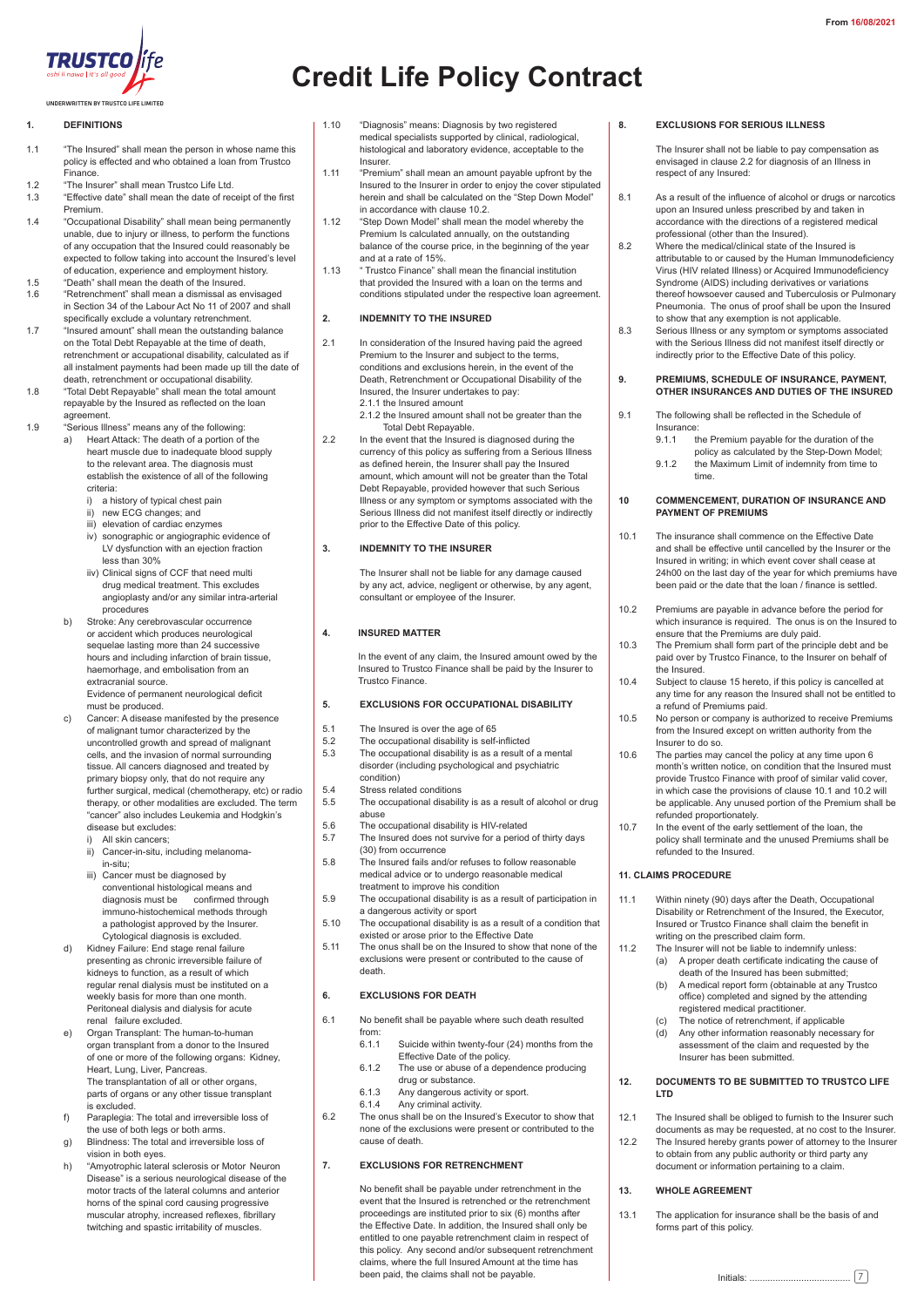- 13.2 The policy and amendments thereto, the application and the schedule of Insurance shall constitute the sole agreement between the parties.
- 13.3 No contrary representation or agreement to vary the policy shall be of any force or effect unless reduced to writing and signed by someone specifically authorized thereto in writing by the Insurer.

#### **14. REPUDIATION OF CLAIMS, CONFLICT AND DISPUTE**

- 14.1 In the event of a repudiation by the Insurer of a claim, or portion of a claim, the Insured must submit a written request for reassessment within thirty (30) days of being notified of the repudiation.
- 14.2 The repudiated claim and the request for reassessment will be considered by the Review Committee of the Insurer.
- 14.3 In the event of the Insured not agreeing with the decision of the Review Committee, the Insured shall notify the Insurer within thirty (30) days of being notified of the decision.
- 14.4 Within ninety (90) days of being notified of the decision of the Review Committee, the Insured shall institute legal action against the Insurer by way of having summons served on the Insurer. Should this not be done, the Insured's claim against the Insurer prescribes.

#### **15. COOLING – OFF PERIOD**

In the event that the Insured cancels his/her policy within three (3) days of signing the application for cover by the Insured and provided that the Insured did not prior to such cancellation submit any claim in terms of the policy, the Insurer shall refund all Premiums received from the Insured.

#### **16. DISCLOSURE OF RISK**

The Insured acknowledges that he is obliged to disclose to the Insurer any fact or circumstance which may arise while this policy is valid and which may affect the risk Insured. Failure to do so may result in the repudiation of any claim submitted.

#### **17. POLICY CHANGES**

- 17.1 The Insurer may change the terms and conditions, premiums or other contractual terms of the policy subject to one-month notification to the Insured.
- 17.2 Notwithstanding clause 18, the Insurer shall notify the Insured of any changes in the terms and conditions. It is the Insured's obligation to acquaint themselves with the revised terms and condition and seek for further information and or clarifications from the Insurer, failing therewith, the Insured shall be deemed to have consented to the revised terms and conditions.

**Signed on behalf of Trustco Life Limited**

 $\int$ ar **.....................................................................................**

**Annette Brand** Head: Trustco Life Ltd.

#### **18. COMMUNICATION**

The Insurer is entitled to address any written communication with the Insured in the manner it deems most expedient by way of either mail, facsimile, smart fax, short message service or electronic mail. For purposes of communicating any amendment of the terms and conditions of this policy, the Insured expressly consents to the Insurer notifying the Insured of any such amendment by means of short message service to the mobile telephone number nominated by the Insured from time to time or as reflected in the Insurer's records. Any communication by the Insurer to the Insured by means of short message service to the mobile telephone number nominated by the Insured from time to time or as reflected in the Insurer's records shall be deemed as having been received by the Insured. For this purpose, the Insured acknowledges that it is the Insured's sole and exclusive duty to notify the Insurer of any change of the Insured's contact details.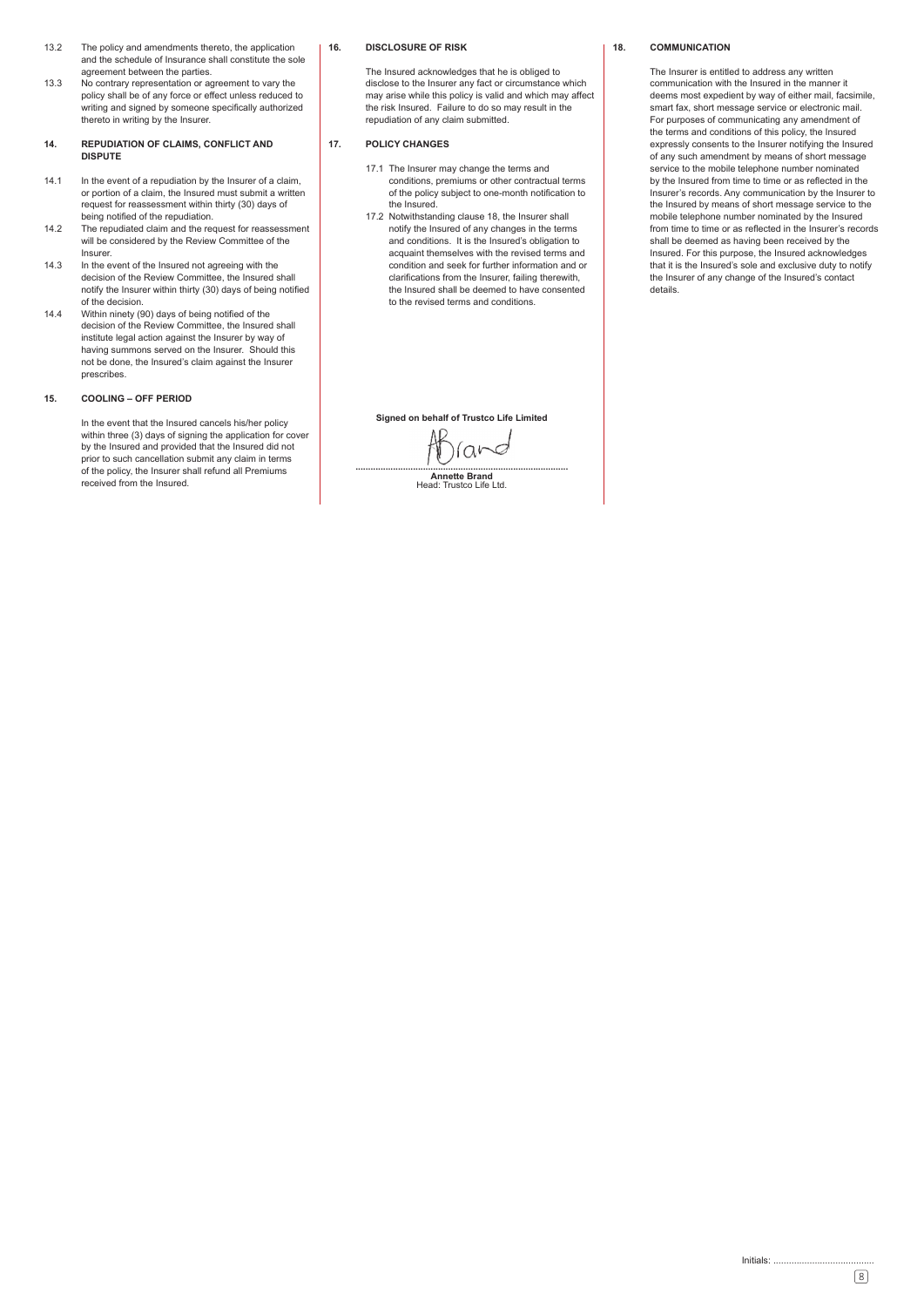|   |                                                                                                                                                                                                                                                                                                                                                                                                                                                  | <b>THE ADDENDUM TO LOAN AGREEMENT "SCHEDULE A"</b>         |                              |                                                                                               |                          |  |  |  |
|---|--------------------------------------------------------------------------------------------------------------------------------------------------------------------------------------------------------------------------------------------------------------------------------------------------------------------------------------------------------------------------------------------------------------------------------------------------|------------------------------------------------------------|------------------------------|-----------------------------------------------------------------------------------------------|--------------------------|--|--|--|
| A | Loan Amount                                                                                                                                                                                                                                                                                                                                                                                                                                      | Insurance<br>Premium                                       | <b>NAMFISA</b><br>Levy       | Stamp<br><b>Duties</b><br>N\$5.00                                                             | Principal<br><b>Debt</b> |  |  |  |
|   | Number of<br>instalments                                                                                                                                                                                                                                                                                                                                                                                                                         | Total<br>interest<br>charges                               | <b>Total debt</b><br>payable | <b>Total</b><br>instalment                                                                    | <b>Term</b>              |  |  |  |
|   |                                                                                                                                                                                                                                                                                                                                                                                                                                                  | decrease as per clause 3.1 of the Memorandum of Agreement. |                              | The interest rate applicable to this loan is currently 17.00% per annum. This may increase or |                          |  |  |  |
|   | <b>LOAN APPLICATION</b>                                                                                                                                                                                                                                                                                                                                                                                                                          |                                                            |                              |                                                                                               |                          |  |  |  |
|   | The loan application shall be subject to an affordability assessment and confirmation of affordability<br>of the Borrower. In the event, the Borrower does not qualify for the loan amount applied for, the<br>Borrower shall be required to submit a new application thereof.                                                                                                                                                                   |                                                            |                              |                                                                                               |                          |  |  |  |
|   | The Borrower herewith undertakes to repay the Principal Debt together with interest charges for<br>such amounts in accordance with the repayments over the approved term. This addendum forms an<br>annex to, and an integral part of the Loan Agreement with the Lender and all words and expressions<br>contained in the aforesaid Loan Agreement will bear the same meaning in this addendum unless the<br>contrary appears from the context. |                                                            |                              |                                                                                               |                          |  |  |  |
|   | Date:                                                                                                                                                                                                                                                                                                                                                                                                                                            |                                                            | Signature of Borrower:       |                                                                                               |                          |  |  |  |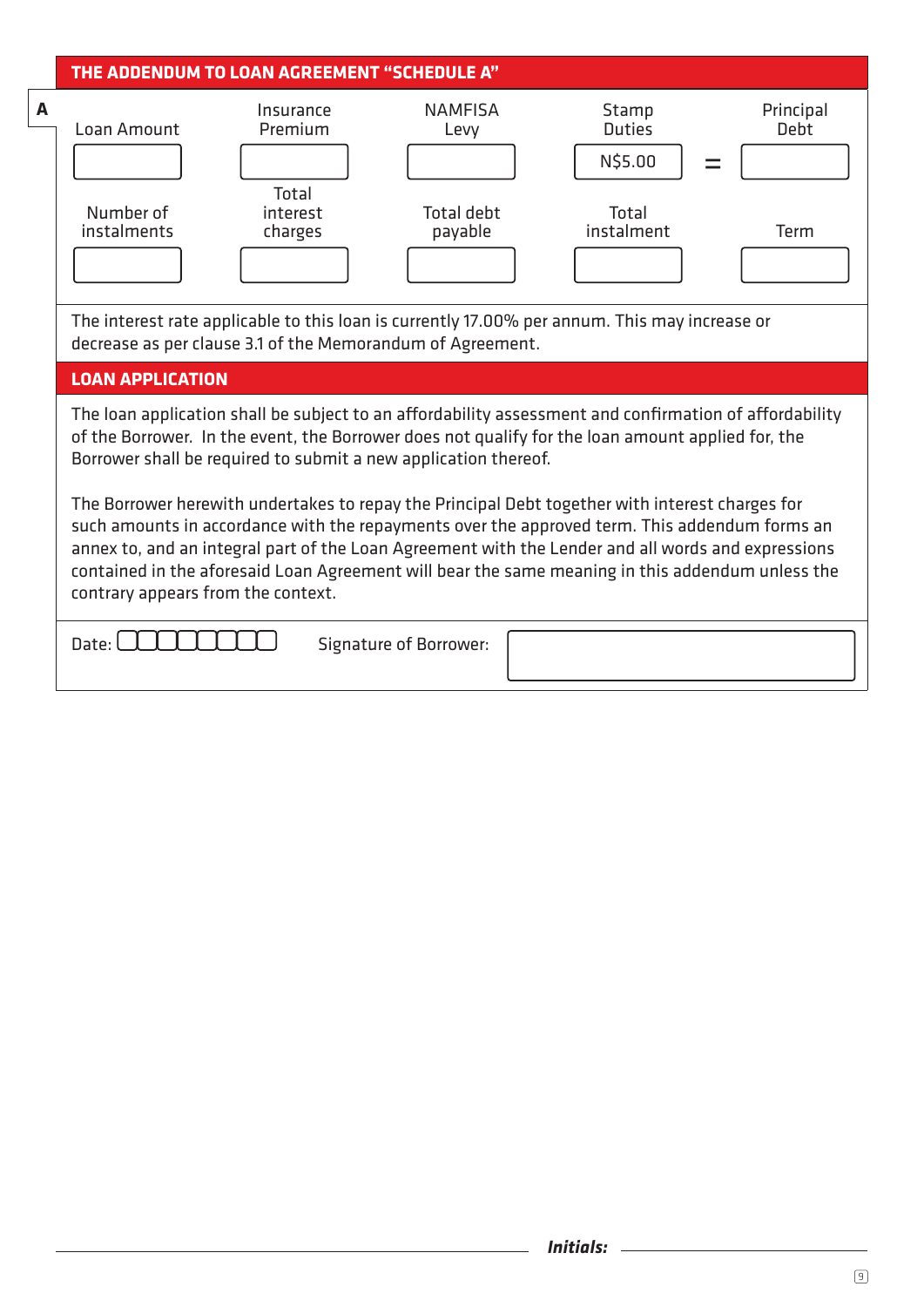### Standard Terms and Conditions

### **1. DEFINITIONS**

- In this Loan Agreement, unless otherwise indicated, the following words shall have the meaning ascribed to them hereunder:
- 1.1. "the Application" the Trustco Finance Loan Application form hereof together with Schedule "A" attached hereto;
- 1.2. "Approval" the written notice whereby the Lender notifies the Borrower of the approval of his Application;
- 1.3. "Borrower" the applicant in terms of the Application with whom the Lender concludes the Loan Agreement;
- 1.4. "Insurer" Trustco Life Limited or any other Insurer registered under the Long-Term Insurance Act, Act No. 5 of 1998.
- 1.5. "Lender" Trustco Finance (Pty) Ltd or its successors in title.
- 1.6. "Loan Agreement" The Loan Agreement which consist of the Application, the Approval, and these Standard Terms and Conditions;
- 1.7. "Loan Amount" the amount actually paid to and/or on behalf of the Borrower and which is stipulated in the Approval.
- 1.8. "Policy" the Credit Life Insurance Policy underwritten by Trustco Life Limited or any other Credit Life Insurance Policy provided by the Borrower and ceded by the Borrower to the Lender as security for the Loan Amount.
- 1.9. "Principal Debt" the total amount indebted by the Borrower to the Lender;
- 1.10. "Prime Lending Rate" Namibia's prime lending rate as it fluctuates from time to time and as announced by Bank of Namibia from time to time;
- 1.11. "Namfisa Levy" the amount determined in Government Notice No. 265 of the 10th October 2017, as amended;
- 1.12. "Microlending Act and regulation" means the Microlending Act, Act No. 7 of 2018, as amended;
- 1.13. "Stamp Duty fee" the amount determined in Schedule 1 of the Stamp Duties Act, Act No. 15 of 1993, as amended.
- 1.14. "Refund Application" means the form submitted by the Borrower for reimbursement of any monies due to the Borrower from the Lender.

### **2. THE LOAN**

- 2.1. The Lender hereby lends to the Borrower who borrows from the Lender the Principal Debt, as reflected in Schedule "A", subject to the Terms and Conditions as set out in the Loan Agreement.
- 2.2. The Loan Amount will be paid after Approval of the Application and undersigning of the standard terms and conditions document. Pay out of the Loan Amount will be subject to a requisite cooling off period of three (3) business days as stipulated in the Microlending Act and regulations as amended from time to time.
- 2.3. The Borrower undertakes to repay the Principal Debt, together with the interest and charges thereon in instalments as stipulated in Schedule "A".
- 2.4. The Borrower declares that he/she is legally and unconditionally indebted to the Lender for the Principal Debt as well as the interest and charges stipulated per Schedule "A".
- 2.5. The Borrower shall utilise the proceeds of the Loan Amount solely to pay for the purpose for which was applied for in the Loan Application.

### **3. INTEREST, TERM, SERVICE AND STAMP DUTY**

- 3.1. The Principal Debt outstanding from time to time shall attract interest at a rate as specified on Schedule "A" linked to the Bank of Namibia's Prime Lending Rate, calculated on the daily balance outstanding and capitalised monthly in arrears at a time determined by the Lender. The Lender accordingly reserves the right to increase/decrease the interest rate at any time should the Prime Lending Rate change, and in compliance with the Microlending Act and Regulations.
- 3.2. If the Borrower fails to pay any instalment on the due date and such failure is due to his/her salary stop order or debit order not being processed timeously, the Lender shall be entitled to recover the amount of the unpaid instalment plus interest thereon.
- 3.3. Interest will accrue on all overdue amounts in terms of the Microlending Act and Regulations as applicable from time to time.

Date: COUCLILIE Signature of Borrower: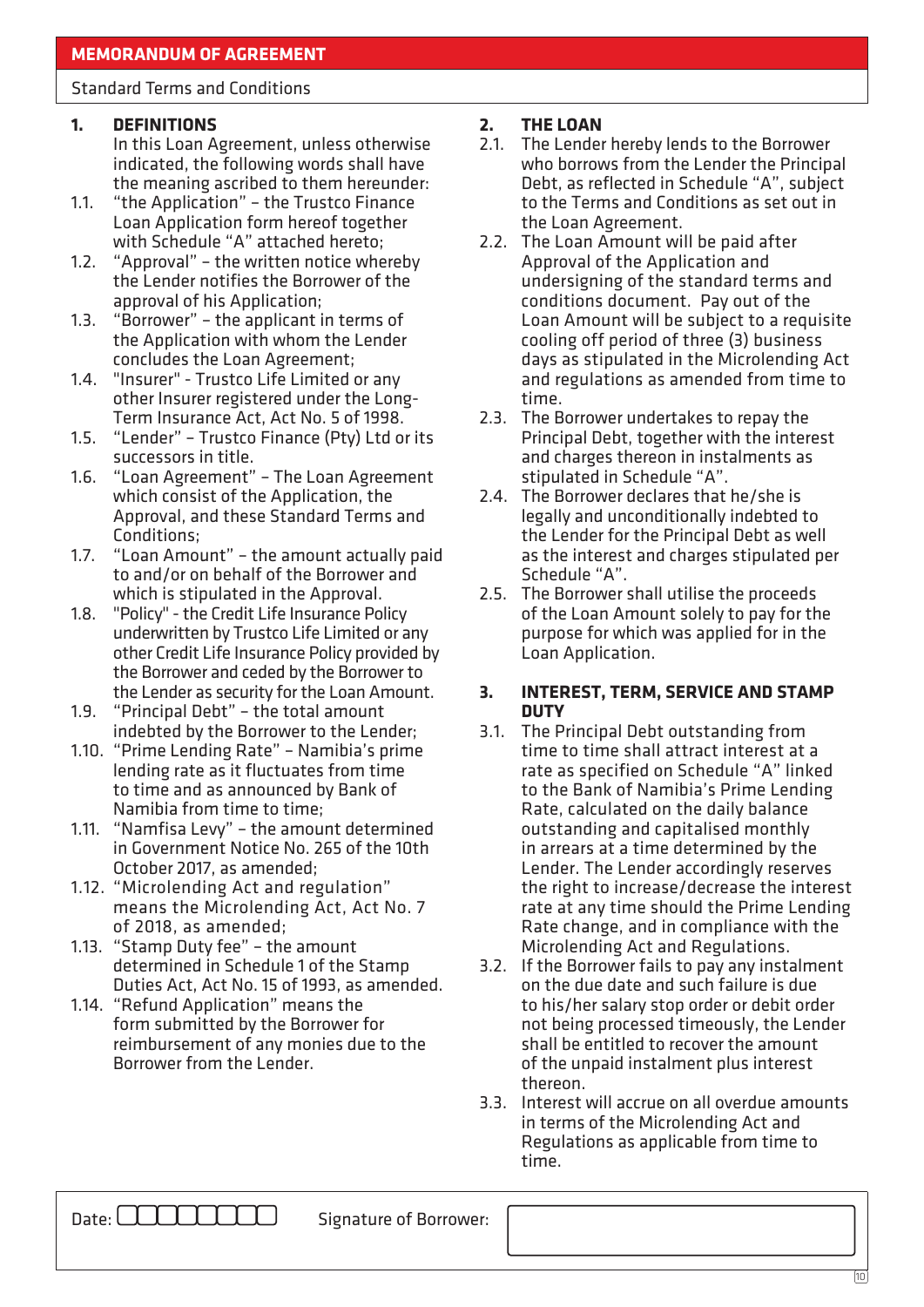### Standard Terms and Conditions

- 3.4. The lender shall adjust the applicable interest from time to time when there is a change in the repo rate until such time that the full outstanding debt has been repaid.
- 3.5. The Borrower shall be liable for the stamp duty fee as per the Schedule 1 of the Stamp Duty Act, Act No. 15 of 1993.
- 3.6 The term of the Agreement shall be a period as stipulated under Schedule A and such term shall be subject to amendments from time to time at the discretion of the Lender (upon request by the Borrower) but a period not exceeding sixty (60) months.

### **4. REPAYMENTS**

- 4.1. The Principal Debt, together with finance charges and costs shall be repaid subject to clause 3.2 above as stipulated in Schedule "A". The first instalment shall be payable on the first day of the month (following the date on which the Loan Amount was Approved) and all further instalments shall be payable on the same day of each and every subsequent month, until the Principal Debt and all interest and/or charges thereon have been settled in full.
- 4.2. Any shortfall in the monthly installment without prior approval by the Lender will be considered as an event of default.
- 4.3. All payments in terms of this Loan Agreement shall be made at the address of the Lender as stated in the Loan Agreement, or by way of stop order, or debit order directly into the nominated bank account of the Lender.
- 4.4 By undersigning this Agreement, the Borrower irrevocably:
- 4.4.1 undertakes to provide the Lender with proof of an approved payment instruction document(s) in accordance with the applicable payment arrangement; and
- 4.4.2 authorise the Lender to load debit orders against the Borrower's account specified in the Loan Application, in accordance with the applicable repayment arrangement, which authority will also be applicable against any other bank or branch to which the Borrower may move his/her account.
- 4.5. All repayments shall be appropriated in settlement of the balance of the Principal Debt payable.

4.6. All repayments received will be processed within a period of five (5) business days from receipt thereof for credit of the Borrower account.

### **5. DEFAULT AND ACCELERATION**

- 5.1. If the Borrower fails to comply with the terms and conditions of this Loan Agreement or assign his/her estate in favour of his/her creditors, or enters into a compromise with them, or is sequestrated or wound up, or dies or makes any untrue or incorrect statement or representation, or fails to disclose information in connection with this Loan Agreement, or if an order under section 65 of the Magistrate's Court Act (Act 32 of 1944, as amended) has been issued against the Borrower, or the Borrower commits or permits any act that may prejudice the rights of the Lender, then the Lender shall have the right, without prejudice to any other rights that may accrue to it:
- 5.1.1. claim the full amount still outstanding together with finance charges, any other monies owing for the full period thereof; and
- 5.1.2. the Lender may increase the interest rate agreed upon in Schedule "A" to the maximum provided in the Microlending Act and Regulations as proclaimed from time to time.
- 5.2. In the event of any event of default, the Lender will in addition to its legal remedies also be entitled to furnish the name of the Borrower to a credit bureau as a delinquent debtor, in terms of the Microlending Act and Regulations.

### **6. CERTIFICATE, JURISDICTION, LEGAL COSTS AND DOMICILIUM ADDRESS**

- 6.1. A certificate of balance signed by the Credit Manager confirming the amount outstanding in terms hereof shall be issued to the Borrower.
- 6.2. The Borrower consents to the jurisdiction of the Magistrate's Court in respect of any action instituted against him/her by reason hereof, irrespective of the amount of such action or the value of any security involved. Notwithstanding the foregoing the Lender shall nevertheless have the right to institute proceedings in any other competent court, in which case costs shall be calculated on the party and party scale.

Date:  $\Box$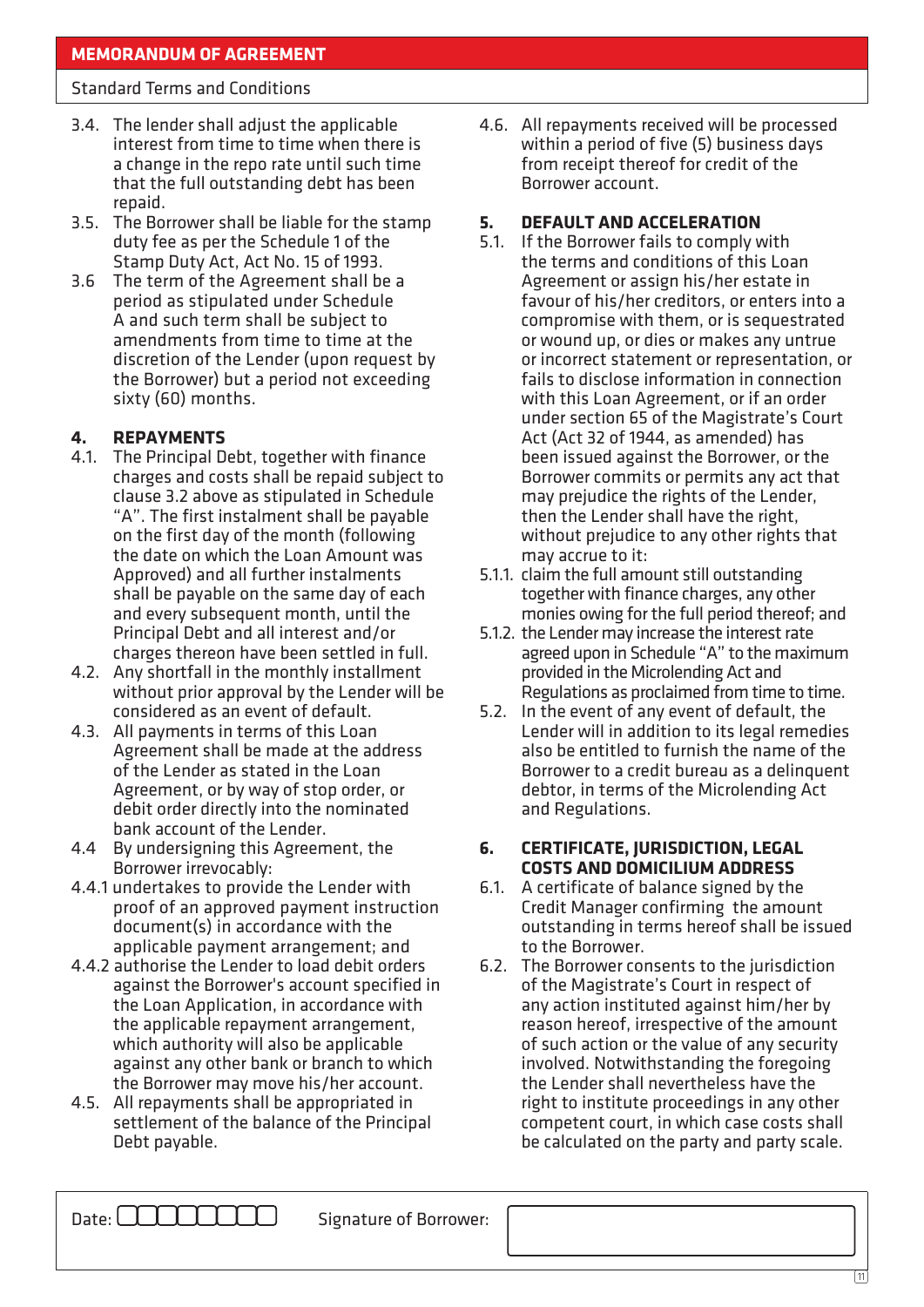### Standard Terms and Conditions

- 6.3. The Borrower shall be liable for all collections, tracing costs, commissions and legal costs incurred in enforcing payment of any amount owing hereunder, including costs on party-and-party as per Magistrates Court Rules, and subject to any limitation imposed by the Microlending Regulations.
- 6.4. The Borrower chooses the address of his workplace as stated in this Loan Agreement as his/her domicile address or such other address as the Borrower may notify the Lender in writing by registered mail or e-mail.
- 6.5. The Lender chooses the address as stipulated in this Loan Agreement as its chosen domicile address unless amended in writing.
- 6.6. The Borrower agree that should the debit order/stop order remain unpaid, the Lender may obtain a court order in terms of Sec 58 of the Magistrates court Act, Act 32 of 1944 without any further notice.
- 6.7. In the event of default by the Borrower, the Lender shall exercise its right to issue an Emolument Order upon adequate notice to the Borrower and in terms of the applicable Magistrate Court rules. In terms whereof, an amount may be deducted from the Borrower's salary on a monthly basis and paid over to the Lender until the outstanding amount has been paid in full.

### **7. PAY-OUT, COOLING OFF AND EARLY SETTLEMENT**

7.1. The effective date of this Loan Agreement shall be deemed to be the same date of Approval of the Loan Agreement. The Loan Amount shall not be paid until the expiry of the "cooling off" period being three (3) business days after Approval and the Borrower has satisfied all the conditions for disbursement to the satisfaction of the Lender. The Borrower is advised and undertakes to obtain independent legal and financial advice during this "cooling off" period regarding any term or condition of the Loan Agreement.

The Borrower has the right to terminate this Loan Agreement by written notice to the Lender before disbursement of the Loan. In the event that the Loan was disbursed during the "cooling off" period, the Borrower may cancel the Loan Agreement, provided that the Loan Amount and pro-rata finance charges are repaid simultaneously with the letter of cancellation.

- 7.2. The parties agree that after Approval of the Loan Agreement, the finance charges and costs will be levied at the end of the Loan term.
- 7.3. Upon settlement of the Loan, any surplus shall be paid out to the Borrower. The Borrower must complete a Refund Application form.

### **8. DELIVERY OF PRODUCTS**

8.1. The Lender does not accept liability for the delivery of any product by any third party engaged by the Borrower to the Lender.

### **9. AMENDMENTS AND SEVERABILITY**

- 9.1. This is the sole loan agreement between the parties hereto and no relaxation or indulgence granted by the Lender to the Borrower shall in any respect prejudice the Lender's rights hereunder and no amendment to this Loan Agreement shall be binding unless such amendment is verified in writing by the Lender or unless such amendments affected is in accordance with the Microlending Act and Regulations (if applicable).
- 9.2. No latitude, concession or condonation given by the Lender to the Borrower, shall detract from any of the Lender's rights under this Loan Agreement.
- 9.3. In the case any provision in or obligation hereunder shall be invalid, illegal or unenforceable in any jurisdiction, the validity, legality and enforceability of the remaining provisions or obligations, or of such provisions or obligations in any other jurisdiction, shall not in any way be affected or impaired thereby.

Date: COUCLILIE Signature of Borrower: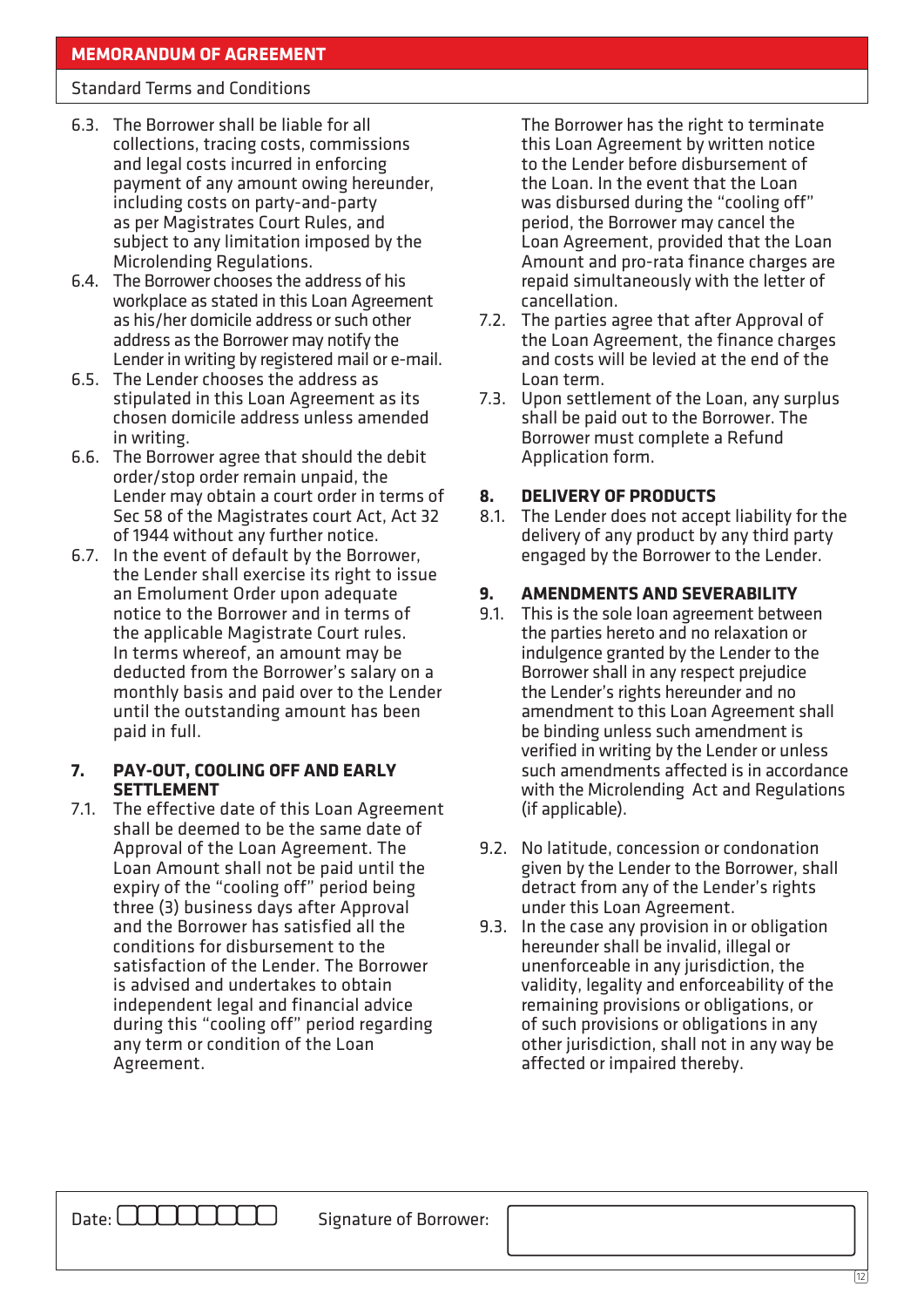### **MEMORANDUM OF AGREEMENT**

#### Standard Terms and Conditions

- 9.4. In the event that a dispute arises between the Lender and the Borrower other than non-payment by the Borrower, and the dispute cannot be resolved between the two parties, the dispute may be referred to Namfisa to be resolved.
- **10. SECURITY, INSURANCE AND RELATED AUTHORITIES**
- 10.1. The Borrower shall be obliged to arrange for Credit Life Insurance to the satisfaction of the Lender, which Credit Life Insurance should be the equivalent cash value of the full Loan Amount.
- 10.2. In the event, the Borrower fails to pay the Insurance premium for the Credit Life Insurance, the Lender shall, but not obliged to pay the insurance premium for and on behalf of the Borrower. Alternatively, the Lender and the Borrower shall agree as per the loan application that the Lender shall pay the Insurance Premium for and on behalf of the Borrower. In such instance, the Lender shall recover the payment of the Insurance premium as part of the Principal Debt.

10.3. The Credit Life Insurance must be ceded to the Lender as security for the outstanding Loan Amount. The Borrower shall provide the Lender with written proof that the Lender's cessionary rights are noted and recorded in the Insurer's book of records.

#### **11. WAIVER**

11.1. The Lender shall in its sole discretion waive any provision of the Loan Agreement subject to compliance with the Microlending Act.

#### **12. COMMUNICATION**

12.1. For purposes of notifying the Borrower regarding any information relating to this Loan Agreement and any event of default, the Lender will be entitled to address such written communication to the Borrower in the manner it deems most expedient by way of either registered mail, short message service or electronic mail, as provided by the Borrower.

Date: COUCLILIE Signature of Borrower: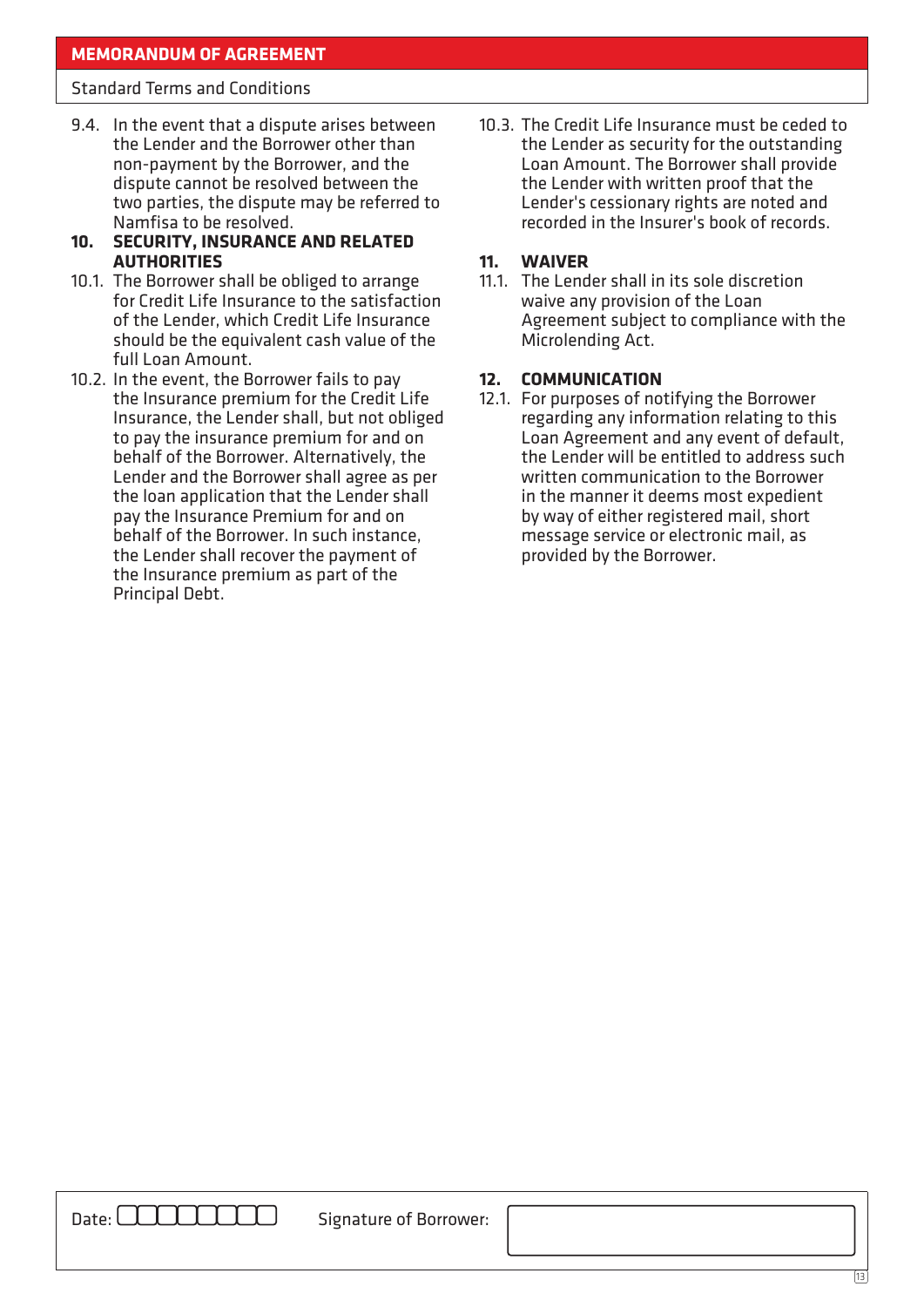### **TRUSTCO FINANCE CREDIT RATING FORM**

Name: University of the University of the University of the University of the University of the University of the U

| <b>Item Category</b> |                                                                             |                             |                            |                               |           |                    |                                                  | <b>Score</b>              |                                         |                                                                |                                           |  |                                                                    |  |
|----------------------|-----------------------------------------------------------------------------|-----------------------------|----------------------------|-------------------------------|-----------|--------------------|--------------------------------------------------|---------------------------|-----------------------------------------|----------------------------------------------------------------|-------------------------------------------|--|--------------------------------------------------------------------|--|
| $\mathbf{1}$         | Years of<br>residence<br>in Namibia                                         | Less than 5 years           |                            |                               |           |                    | more than<br>6-9 years<br>10 years               |                           |                                         |                                                                |                                           |  |                                                                    |  |
| 2                    | Age                                                                         | $21-25$ years               |                            | 26-35 years                   |           |                    | 36-50 years                                      |                           | $51-55$ years                           |                                                                | 56-60 years<br>0                          |  |                                                                    |  |
| 3                    | Years at<br>present address<br>(if more<br>than 1 year)                     |                             | Less than<br>1 year<br>0   |                               | 2-3 years |                    |                                                  |                           | 4-7 years                               |                                                                | 8 years<br>4                              |  |                                                                    |  |
| 4                    | Or years at<br>previous<br>address                                          |                             | Less than<br>1 years<br>11 |                               | 2-3 years |                    |                                                  |                           | 4-7 years<br>3                          |                                                                | 8 years<br>4                              |  |                                                                    |  |
| 5                    | Ease of<br>contact<br>email                                                 | No<br>details<br>0          |                            | Only<br>cellphone             |           | and<br>& work<br>2 | Cellphone<br>Cellphone,<br>email<br>address<br>3 |                           |                                         | Cellphone,<br>email &<br>work address<br>plus next of kin<br>4 |                                           |  |                                                                    |  |
| 6                    | Number of<br>dependants                                                     | None<br>4                   |                            | 1 dependant<br>3.             |           |                    |                                                  | 2 - 3 dependants          |                                         | 4 or more<br>dependants                                        |                                           |  |                                                                    |  |
| $\overline{7}$       | Credit bureau<br>information                                                |                             | data<br>2                  | No negative                   |           |                    | Listed but<br>paying                             |                           | Default judgment<br>and listed<br>n     |                                                                |                                           |  |                                                                    |  |
| 8                    | Years with<br>present<br>employer/self<br>employed                          | 1 year<br><sup>n</sup>      |                            | 2 years<br>3 years<br>2       |           |                    | 4-5 years                                        |                           | 6-10 years<br>4                         |                                                                | $10$ and<br>more years<br>5.              |  |                                                                    |  |
| 9                    | Monthly<br>income                                                           | Less than<br>N\$ 3 500<br>0 |                            | N\$ 3 501 -<br>N\$9000<br>1   |           |                    | N\$9001-<br>N\$ 15 000 -<br>N\$15000<br>2        |                           | N\$ 22 000<br>3                         |                                                                | More than<br>N\$ 22 000<br>4              |  |                                                                    |  |
| 10                   | Number of<br>loans at<br>other lending<br>institutions<br>(Including Banks) | None<br>3                   |                            | Only 1 loan<br>with bank<br>2 |           |                    |                                                  |                           | Only 1 loan with a<br>micro lender      |                                                                |                                           |  | Multiple loans<br>with banking<br>and lending<br>institutions<br>0 |  |
| 11                   | Nature of<br>Accommodation                                                  | <b>Boarding</b><br>0        | Rent<br>flat<br>1          | Rent<br>House<br>1            |           |                    | Own home<br>or home<br>less 50%<br>4             |                           | 50-70 bond<br>still<br>outstanding<br>4 |                                                                | +75% of<br>bond still<br>outstanding<br>2 |  |                                                                    |  |
| $12 \overline{ }$    | Value of<br>Loan                                                            | less than<br>N\$5000        |                            | N\$5000-<br>N\$9000<br>2      |           |                    |                                                  | N\$9001-<br>N\$14999<br>3 |                                         |                                                                | N\$15000+<br>$\overline{4}$               |  |                                                                    |  |
| 13                   | <b>Trustco Finance</b><br>Client                                            | 1st Time Client<br>2        |                            |                               |           |                    |                                                  |                           | 1 - 2 Active loans<br>3                 |                                                                | 3 or more active loans                    |  |                                                                    |  |
| 14                   | Compuscan<br>score<br>card                                                  | Very<br>high risk<br>0      |                            | High<br>risk                  |           |                    | Average<br>risk<br>2                             |                           | Low<br>risk<br>3                        |                                                                | Minimum<br>risk<br>4                      |  |                                                                    |  |

14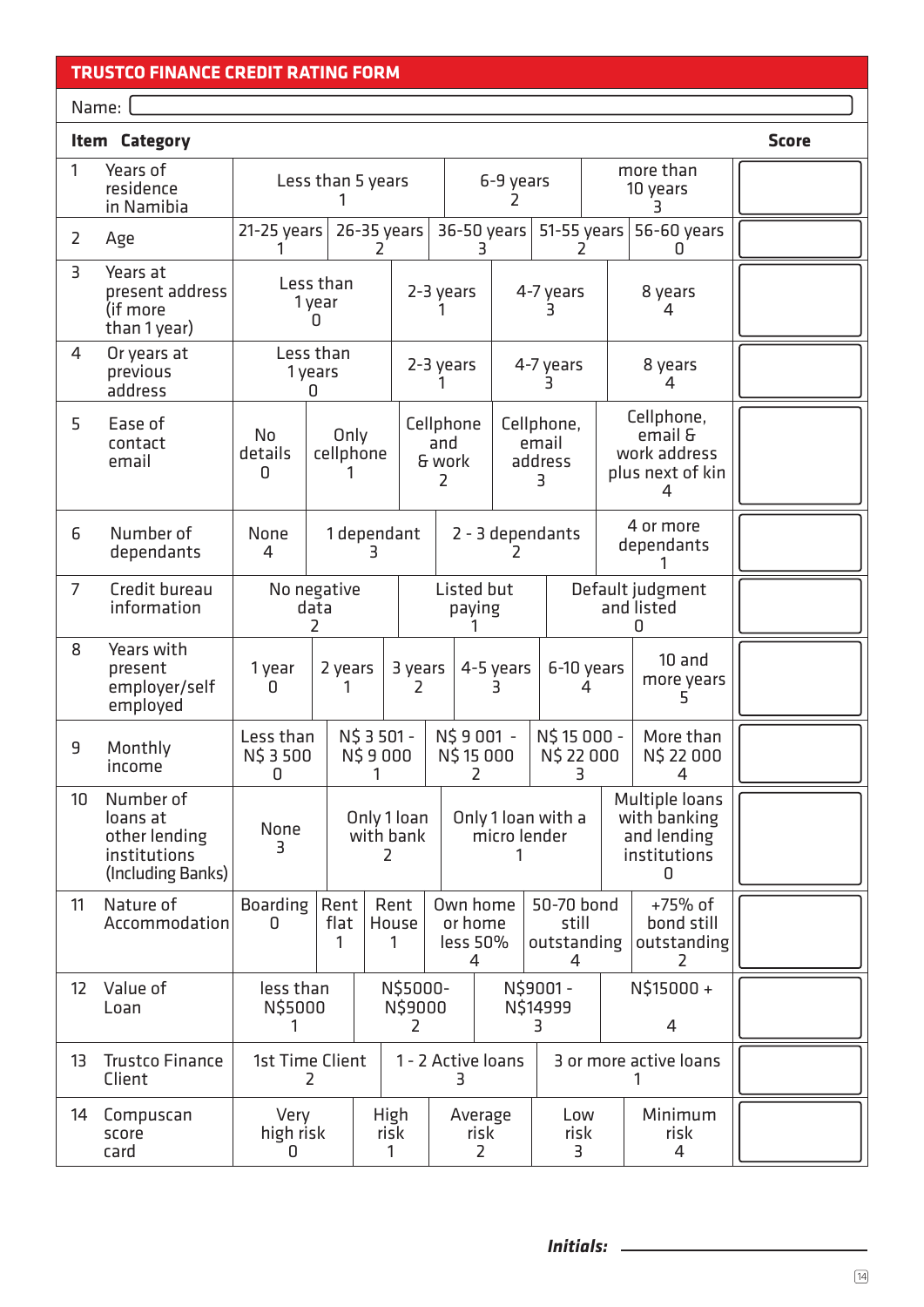| <b>Score</b> | <b>Reject</b>           | <b>Investigate further</b>   |                               | <b>Acceptable Risk</b>                 |          | <b>Total</b> |
|--------------|-------------------------|------------------------------|-------------------------------|----------------------------------------|----------|--------------|
|              | 0-22: Very<br>High Risk | $23 - 27:$<br>Very High Risk | $28 - 35:$<br>Acceptable Risk | 36-43: Low Risk<br>44-50: Minimum Risk | Score    |              |
| <b>Risk</b>  |                         |                              |                               |                                        | Accepted |              |
|              |                         |                              |                               |                                        | Reject   |              |

| Date: | Signature of Borrower: |  |
|-------|------------------------|--|
|       |                        |  |

### **MONTHLY INCOME AND EXPENDITURE**

| Name:                                     |                            |       |                            |
|-------------------------------------------|----------------------------|-------|----------------------------|
| Income:                                   |                            |       |                            |
| Basic Salary                              |                            | N\$ l |                            |
| Commission/Overtime                       |                            | N\$   |                            |
| Subsidy                                   |                            | N\$   |                            |
| Other                                     |                            | N\$   |                            |
| Spouse's Income                           |                            | N\$   |                            |
| <b>TOTAL INCOME</b>                       |                            | N\$   |                            |
| Income                                    | <b>Current</b>             |       | <b>For office use</b>      |
| <b>Taxation</b>                           | N5                         |       | N5                         |
| <b>Pension Fund Contribution</b>          | N\$                        |       | N5                         |
| Medical Aid & Hospital Plan               | N5                         |       | $\overline{\mathsf{N}}$ \$ |
| Life Assurance Premium                    | N5                         |       | $\overline{\mathsf{N}}$ \$ |
| <b>Retirement Annuity</b>                 | $N\zeta$                   |       | N5                         |
| Rent/Bond repayment                       | N5                         |       | N\$                        |
| Water & Electricity                       | N5                         |       | $\overline{\mathsf{N}}$ \$ |
| Rates & Taxes                             | N5                         |       | N\$                        |
| Loan Repayment (eg Revolving Credit Plan) |                            |       |                            |
|                                           | $N\zeta$                   |       | N\$                        |
| <b>Credit Card Repayment</b>              | N5                         |       | N5                         |
| <b>Insurance Premiums</b>                 | N5                         |       | N5                         |
| * Personal/Household                      | N5                         |       | N5                         |
| * Motor Vehicle(s)                        | $\overline{\mathsf{N}}$ \$ |       | N\$                        |
| Instalment Sale (HP)                      | $N\zeta$                   |       | N5                         |
| <b>Furniture Accounts</b>                 | $N\frac{2}{3}$             |       | N5                         |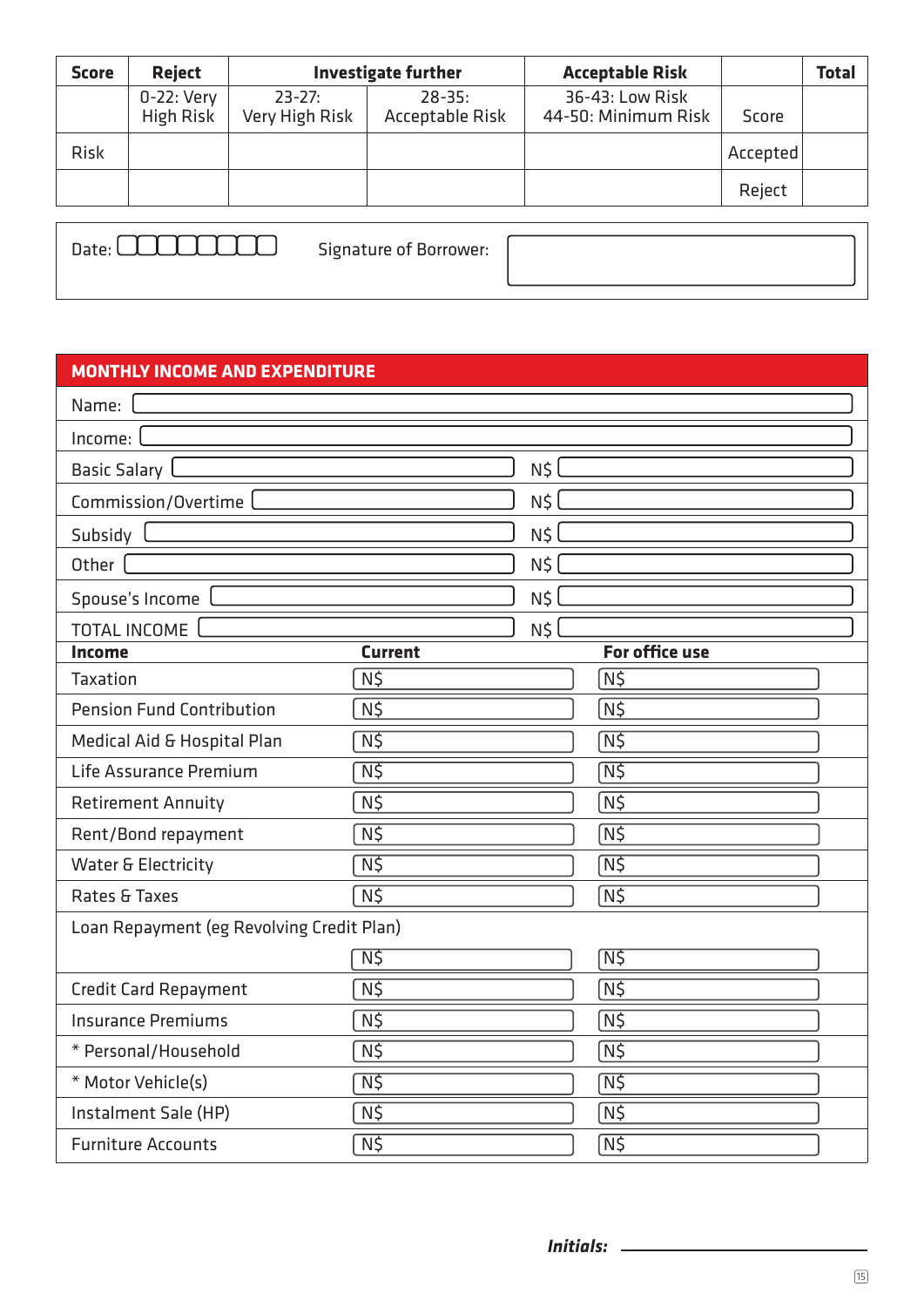| Income                        | <b>Current</b> | <b>For office use</b>      |
|-------------------------------|----------------|----------------------------|
| <b>Groceries</b>              | $N\zeta$       | N5                         |
| School Fees/Creche/Study Loan | $N\zeta$       | N\$                        |
| <b>Clothing Accounts</b>      | $N\zeta$       | $\overline{\mathsf{N}}$ \$ |
| <b>Transport Fuel</b>         | N5             | $\overline{\mathsf{N}}$ \$ |
| <b>Budgeted Savings</b>       | $N\zeta$       | N5                         |
| Maintenance                   | $N\zeta$       | N5                         |
| Domestic Staff                | $N\zeta$       | $\overline{\mathsf{N}}$ \$ |
| Telephone/Cellphone           | N5             | N5                         |
| Entertainment                 | $N\zeta$       | N5                         |
| M Net/DStv                    | $N\zeta$       | N5                         |
| <b>Social Security</b>        | $N\zeta$       | N5                         |
| <b>Micro Loans</b>            | N\$            | $N\zeta$                   |
| Other                         | N5             | $N\zeta$                   |
| Other                         | $N\zeta$       | $N\zeta$                   |
| Other                         | N\$            | N\$                        |
| Other                         | $N\frac{2}{3}$ | $N\zeta$                   |
| Other                         | N\$            | N5                         |
| <b>Total Expenditure</b>      | $N\zeta$       | N5                         |
| DEFICIT / SURPLUS INCOME      | N\$            | N5                         |

I hereby declare that this is a full, true and correct statement of my/our current monthly expenditure.

Date: COOCOOOOO Signature of Borrower: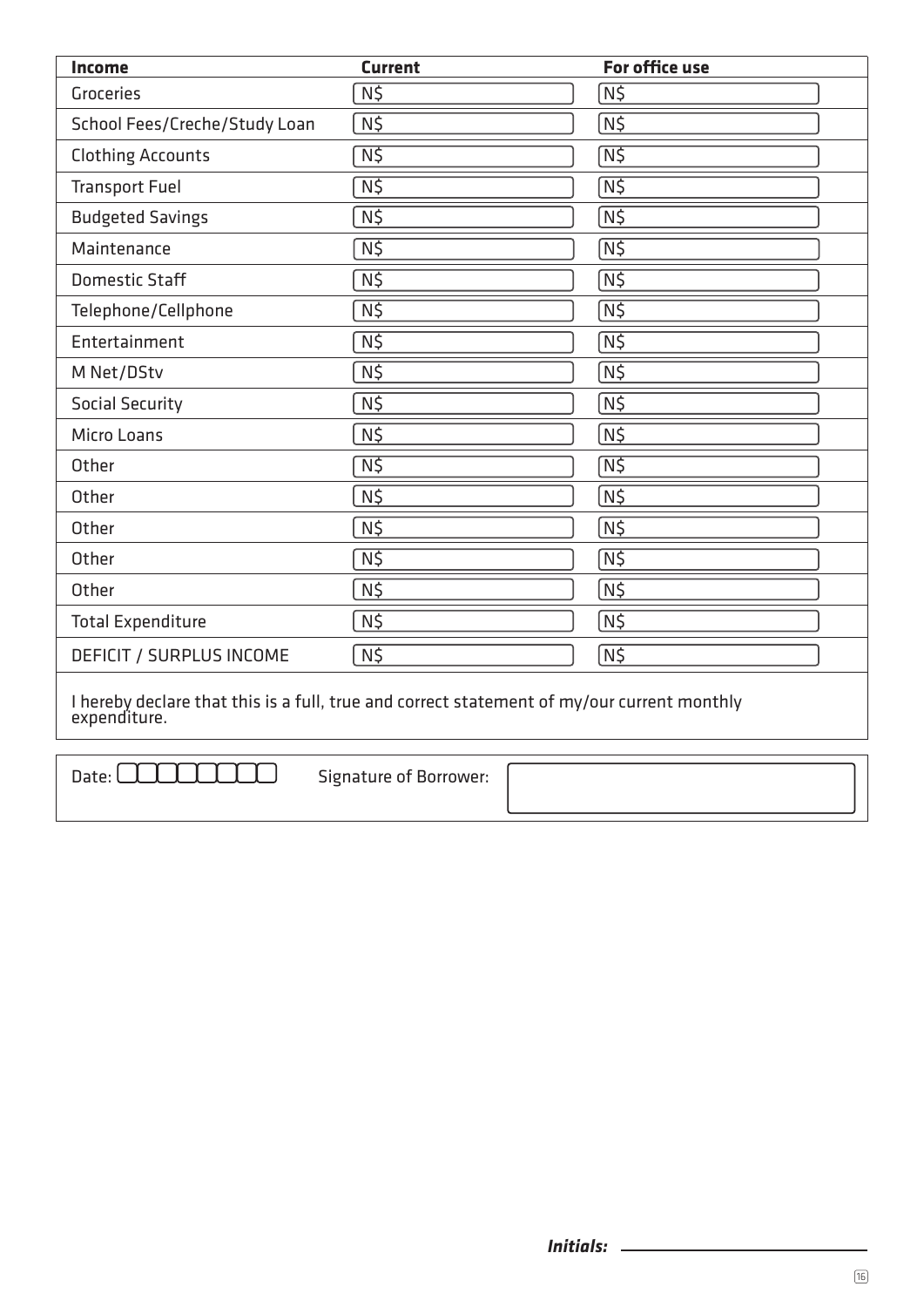

In terms of Payment Services Directive 7 a Client must complete and sign a written mandate, authorising a third party to collect funds from their account by means of a debit instruction.

I/We hereby authorise Trustco Finance (Pty) Ltd or its successor in title or agent to debit my/our bank account and to make payments accordingly.

| <b>INSTRUCTING CUSTOMER INFORMATION: ACCOUNT HOLDER</b>                            |  |  |  |
|------------------------------------------------------------------------------------|--|--|--|
| Surname:                                                                           |  |  |  |
| First name(s):                                                                     |  |  |  |
| ID number:                                                                         |  |  |  |
| Work:<br>Cell:                                                                     |  |  |  |
| <b>BANK DETAILS</b>                                                                |  |  |  |
| <b>Bic Code:</b><br>Bank name:                                                     |  |  |  |
| Account number:                                                                    |  |  |  |
| Bond: Saving: $\Box$<br>Transmission: L<br>Type of Account: Current/cheque: $\Box$ |  |  |  |
| Amount of deduction authorised by Account Holder: N\$                              |  |  |  |
| Amount in words:                                                                   |  |  |  |
| Fixed $\Box$<br>Revolving $\Box$<br>Date of 1st deduction:                         |  |  |  |
| Period<br>Date of last deduction:                                                  |  |  |  |
|                                                                                    |  |  |  |

### **TERMS AND CONDITIONS:**

This signed Authority and Mandate refers to the agreement between me/us and Trustco Finance (Pty) Ltd dated \_\_\_\_\_\_\_\_\_\_\_\_\_\_\_\_\_\_\_\_\_\_\_\_\_\_\_\_\_\_\_\_\_\_\_\_ ("the Agreement").

I/We hereby authorize Trustco Finance (Pty) Ltd to issue and deliver payment instructions to your Bank for collection against my/our above-mentioned account at my/our abovementioned Bank (or any other branch to which I/ we may transfer my/our account) on condition that the sum of such payment instructions will never exceed my/our obligations as agreed to in the Agreement and commencing on the date as specified above and continuing until this Authority and Mandate is terminated by me/ us by giving Trustco Finance (Pty) Ltd notice in writing of not less than 15 (fifteen) business days (Monday to Friday's, excluding Public Holidays in Namibia), and delivered, in person,

to your address as indicated above.

The individual payment instructions authorized to be issued, must be issued and delivered monthly.

In the event that the scheduled payment day falls on a Sunday, or gazetted public holiday in the Republic of Namibia, the payment day will automatically be the next banking business day.

If there are insufficient funds in my/our account to meet the obligation, you are entitled to rerepresent the instruction for payment to my account for a maximum tracking period of 14 days [fourteen].

*Initials:*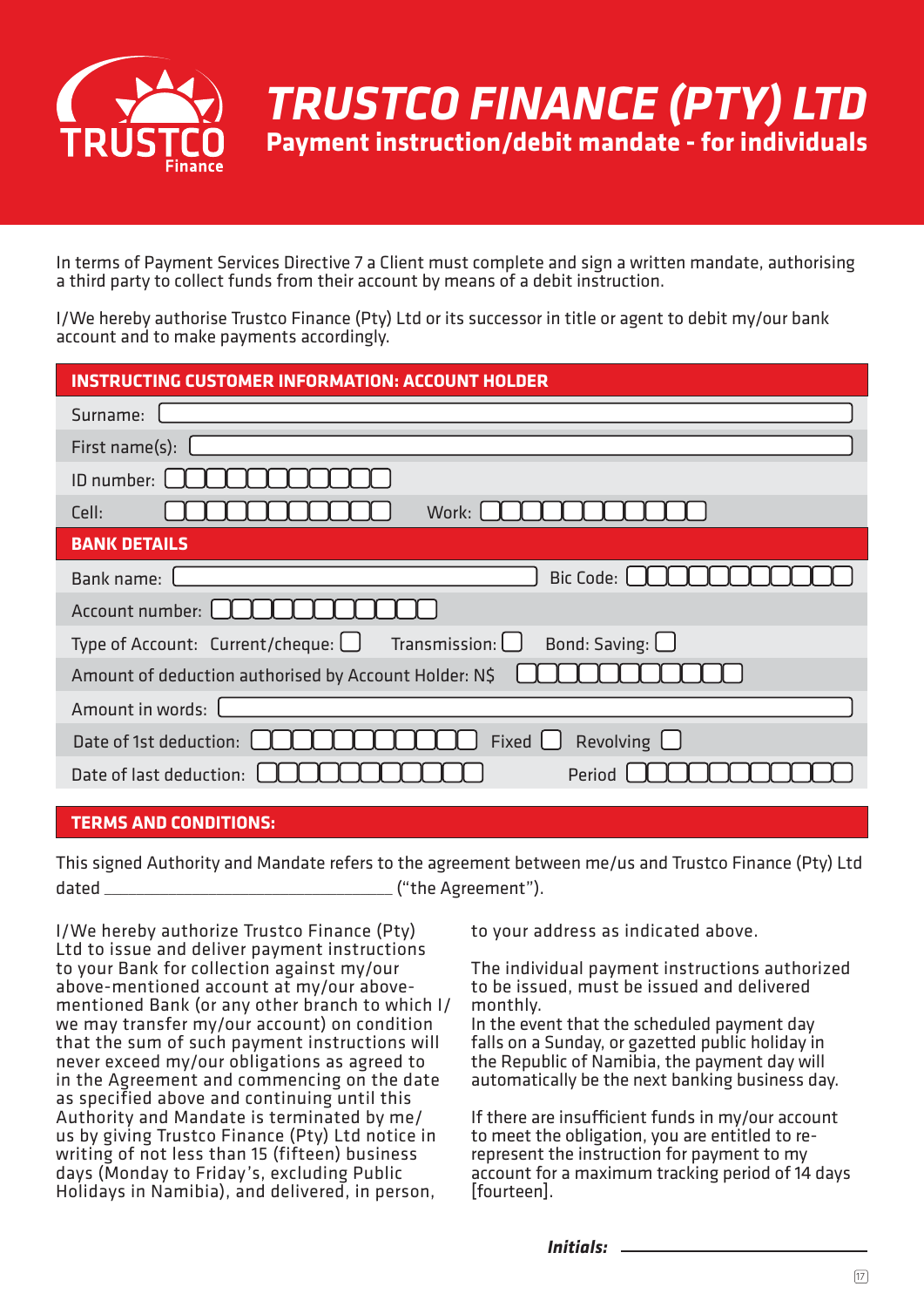### **TERMS AND CONDITIONS:**

I/We acknowledge that should the instruction for payment to my account be represented additional fees would be payable for each representation attempt.

I/We understand that the payments hereby authorized will be processed via Nam pay, a computerized system provided by the local Banks. I/We also understand that details of each payment will be printed on my/our bank statement. The bank statement must contain a reference number for identification, which must be included in the said payment instruction and if provided to me/us should enable me/us to identify such transaction as linked to this payment instruction authorization.

#### **MANDATE**

I/We acknowledge that all payment instructions issued by you shall be treated by my/our abovementioned Bank as if the instructions have been issued by me/us personally.

#### CANCELLATION

I/We agree that although this Authority and Mandate may be cancelled by me/us, such cancellation will not cancel the Agreement. I/We shall not be entitled to any refund of amounts, which you have collected while this Authority and Mandate was in force, if such amounts were legally owing to you.

#### ASSIGNMENT

I/We acknowledge that this Authority may be

ceded or assigned to a third party if the Agreement is also ceded or assigned to that third party, but in the absence of such cession or assignment of the Agreement, this Authority and Mandate cannot be assigned to any third party.

**DECLARATION** I/We hereby declare as follows:

I/We have the necessary authority to sign this Mandate Authority. The information herein provided to you is true, correct and complete. I/We hereby agree to be bound by signing this Mandate Authority.

By signing this Mandate Authority, I/we agree that any previous Mandate Authorities signed by me/us relating to Loan Account Number: is hereby revoked.

|                        |                                      | on this |
|------------------------|--------------------------------------|---------|
|                        | day of _____________________20______ |         |
| (Authorised Signature) |                                      | (Date)  |

\_\_\_\_\_\_\_\_\_\_\_\_\_\_\_\_\_\_\_\_\_\_\_\_\_\_\_\_\_\_\_\_\_\_\_\_\_\_\_\_\_\_\_\_\_\_\_\_\_ On behalf ofTrustco Finance (Pty) Ltd (Date)

TRUSTCO FINANCE (PTY) LTD: Registration no: 2005/495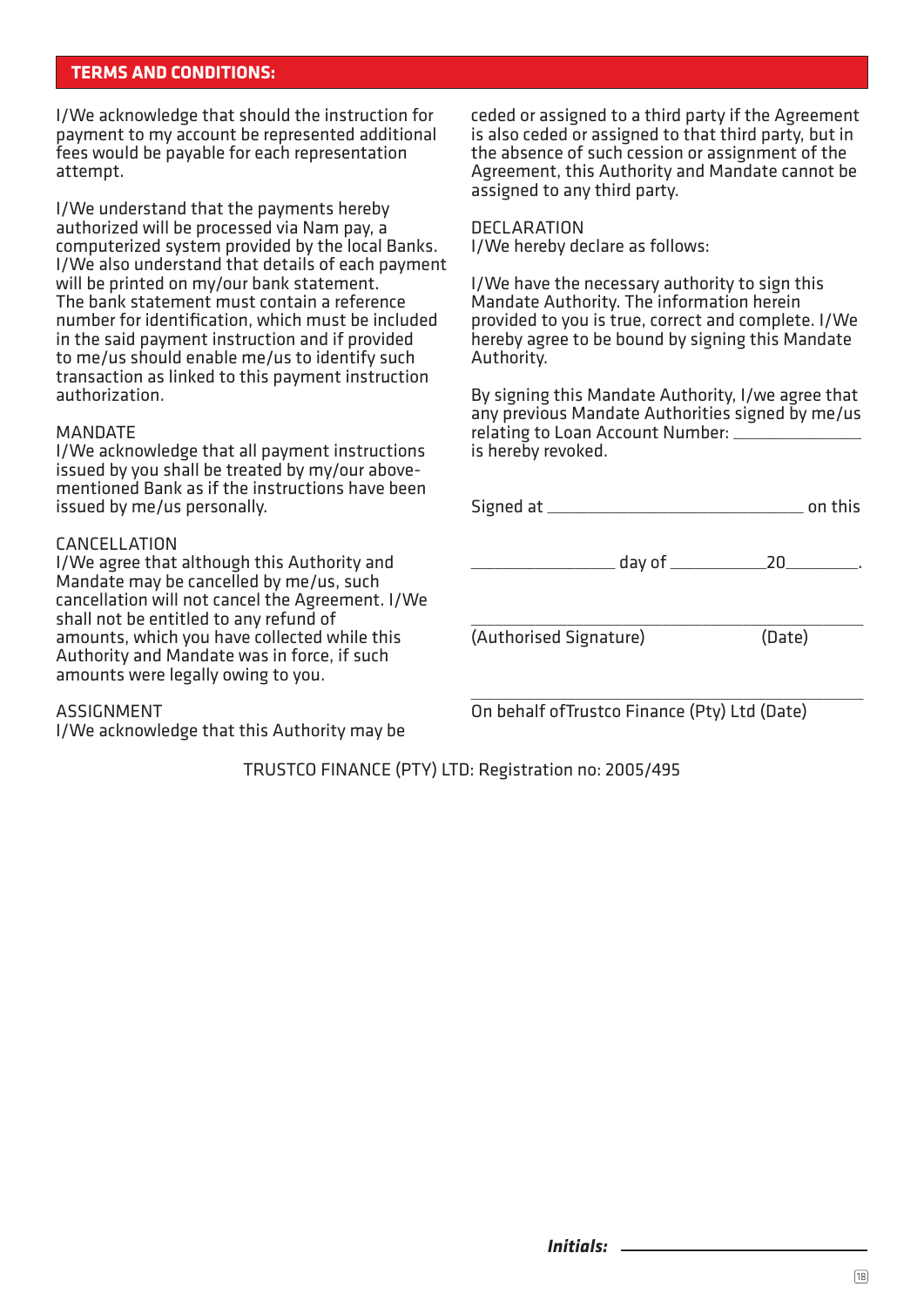

## **EMPLOYEE PAYROLL DEDUCTION INSTRUCTIONS**

I, the undersigned hereby authorized from date of signature hereof, my Employer to deduct the Payroll Deduction Amount (Instalment) from my salary, subject to variation therefor due to interest rate fluctuations from time to time.

| Employee Name (Borrower):                                                     |                                   |  |
|-------------------------------------------------------------------------------|-----------------------------------|--|
| <b>Identification Number:</b>                                                 |                                   |  |
| Lender:   Trustco Finance (Pty) Ltd with company registration number 2005/495 |                                   |  |
| Payroll Deduction Amount (Instalment):                                        | Frequency of deduction:   Monthly |  |
| <b>Deduction Effective Date:</b>                                              |                                   |  |

### **Declaration for Salary deductions: I hereby consent to the following deductions:**

**1.** This is an irrevocable Payroll Deduction authorisation, which shall come into effect on \_\_\_\_\_\_\_\_\_\_\_\_\_\_\_\_\_\_\_\_\_\_\_\_\_\_\_\_\_\_\_\_\_ and shall remain valid until \_\_\_\_\_\_\_\_\_\_\_\_\_\_\_\_\_\_\_\_\_\_\_\_\_\_\_\_\_\_\_\_\_

or until I fully settles the Loan Amount with the Lender, whichever occurs the earliest.

- **2.** I hereby consent that this Employee Payroll Deduction shall not be cancelled unless I provide the Employer with written cancellation instructions from the Lender, Trustco Finance (Pty) Ltd.
- **3.** For purpose of this Agreement, Employer shall include any successor in title, executors, administrators and assignees. This Agreement shall be enforceable against such Employer for the time being.
- **4.** I hereby agree to cede and assign all rights, title, benefit and interest in my salary settlement package, as and when it becomes due and payable to me in terms of section 35 (3) and 37 (1) of the Labour Act, Act No. 11 of 2007.
- **5.** I further agree that, upon termination of my employment, either myself and/or the Employer shall notify the Lender in writing, and the Lender shall be entitled to enforce its right of Cession and Assignment undertaking, with immediate effect .
- **6.** In the event of termination of my employment with the Employer for whatsoever reason, I hereby authorise and instruct my Employer to further settle my outstanding Loan Amount with the Lender from my salary settlement package.

| Employee Signature: |                                  | Date: |                                                            |
|---------------------|----------------------------------|-------|------------------------------------------------------------|
|                     |                                  |       | <b>STCO</b><br><b>THE LAW AND SCHOOL</b><br>$\overline{Y}$ |
|                     | <b>TRUSTCO FINANCE (PTY) LTD</b> |       |                                                            |

**TRUSTCO FINANCE (PTY) LTD Registration Number: 2005 / 495**

Trustco House, 2 Keller Street, Windhoek, Namibia | PO Box 11363, Windhoek, Namibia | **Tel:** +264 61 270 9300 | **Fax:** +264 61 270 9302 Ongwediva: +264 65 233 300 | Rundu: +264 66 255 066 | Walvis Bay: +264 64 212 000 | Johannesburg: +27 11 644 6622 | Cape Town: +27 21 852 0851 **Web:** www.trustcofin.na | **Email:** TrustcoFinanceCustomerCare@tgh.na

19